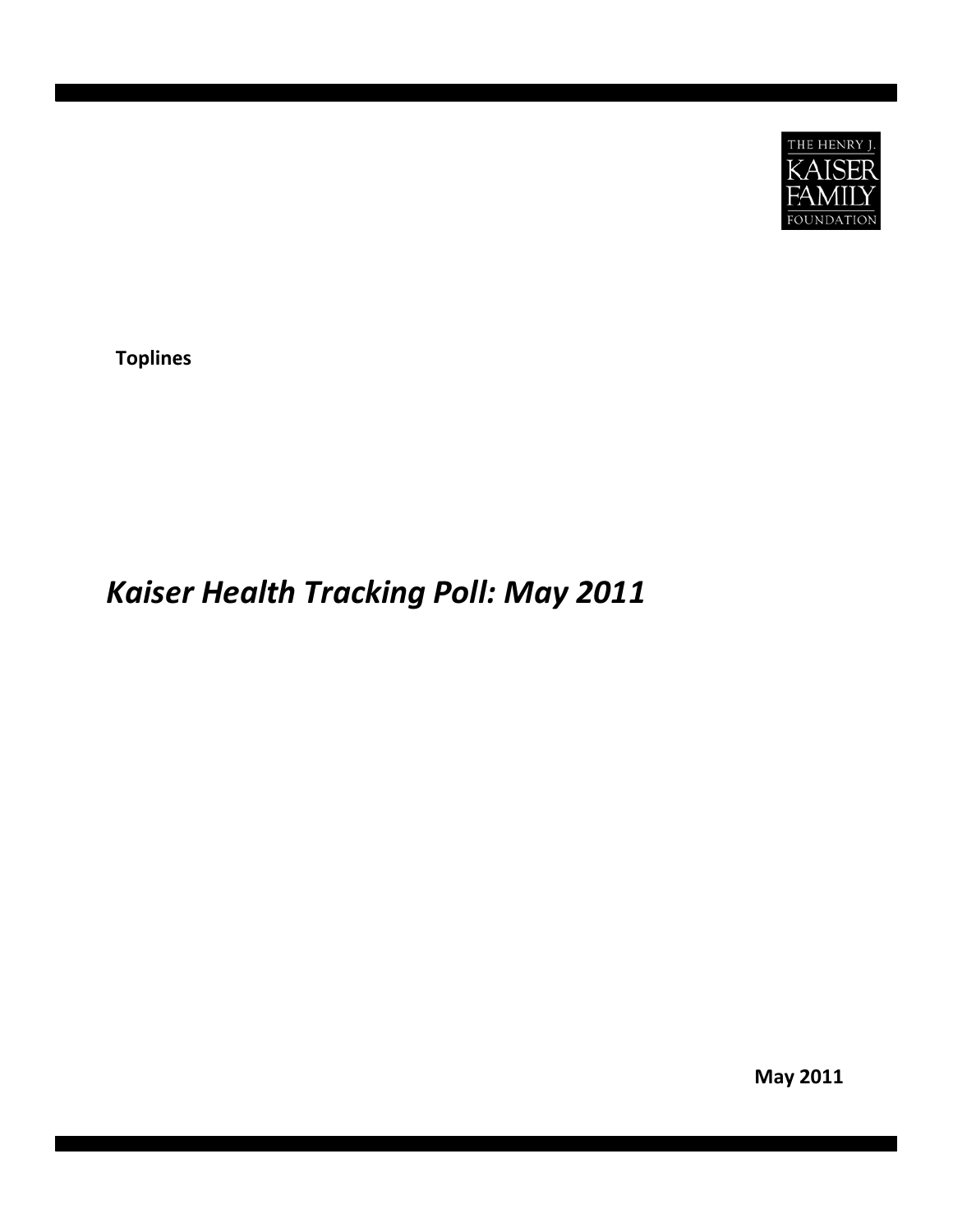# **Methodology**

This *Kaiser Health Tracking Poll* was designed and analyzed by public opinion researchers at the Kaiser Family Foundation led by Mollyann Brodie, Ph.D., including Liz Hamel, Sarah Cho, and Theresa Boston. The survey was conducted May 12 through May 17, 2011, among a nationally representative random sample of 1,203 adults ages 18 and older. Telephone interviews conducted by landline (801) and cell phone (402, including 197 who had no landline telephone) were carried out in English and Spanish by Princeton Survey Research Associates.

The margin of sampling error is plus or minus 3 percentage points. For results based on subgroups, the margin of sampling error may be higher. Note that sampling error is only one of many potential sources of error in this or any other public opinion poll.

Trends in this document come from surveys listed on the last page.

Values less than 0.5% are indicated by an asterisk (\*).

"VOL" indicates that a response was volunteered by respondent, not an explicitly offered choice.

Due to rounding, percentages may not add to 100.

Some question numbers may be out of sequence. Questions in this document are presented in the order in which they were asked.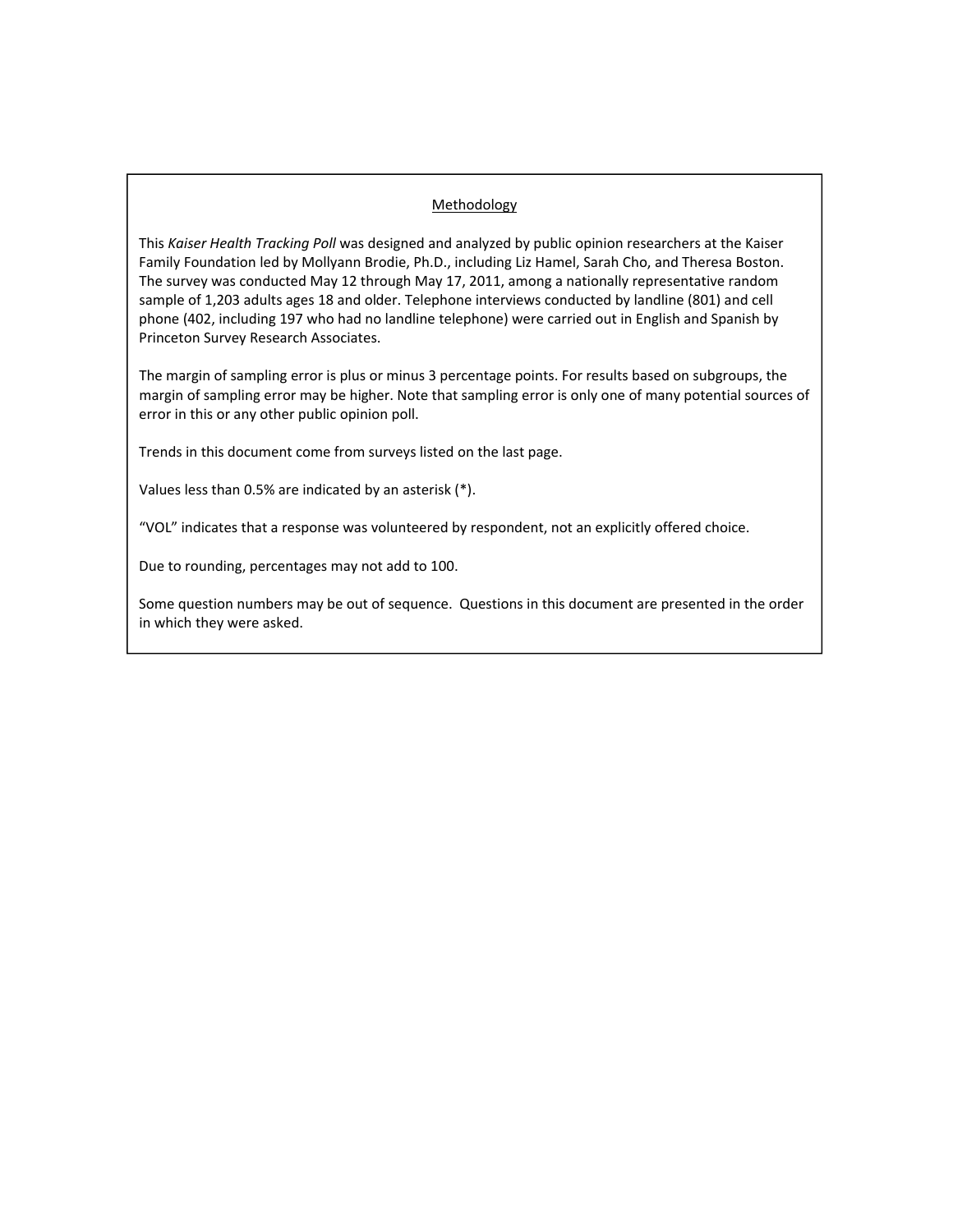1. As you may know, a health reform bill was signed into law early last year. Given what you know about the health reform law, do you have a generally (favorable) or generally (unfavorable) opinion of it? [ROTATE TERMS IN PARENTHESES] [GET ANSWER THEN ASK: Is that a very (favorable/unfavorable) or somewhat (favorable/unfavorable) opinion?]

|             | Very      | Somewhat  | Somewhat    | Very        | Don't know/ |
|-------------|-----------|-----------|-------------|-------------|-------------|
|             | favorable | favorable | unfavorable | unfavorable | Refused     |
| 05/11       | 19        | 23        | 15          | 29          | 14          |
| 04/11       | 20        | 21        | 14          | 27          | 18          |
| 03/11       | 21        | 21        | 15          | 31          | 13          |
| 02/11       | 16        | 27        | 19          | 29          | 8           |
| 01/11       | 19        | 22        | 16          | 34          | 9           |
| 12/10       | 22        | 20        | 14          | 27          | 18          |
| 11/10       | 19        | 23        | 12          | 28          | 18          |
| 10/10       | 18        | 24        | 15          | 29          | 15          |
| 09/10       | 19        | 30        | 15          | 25          | 11          |
| 08/10       | 19        | 24        | 13          | 32          | 12          |
| 07/10       | 21        | 29        | 10          | 25          | 14          |
| 06/10       | 20        | 28        | 16          | 25          | 10          |
| 05/10       | 14        | 27        | 12          | 32          | 14          |
| $04/10^{1}$ | 23        | 23        | 10          | 30          | 14          |
|             |           |           |             |             |             |

2. Do you think (INSERT AND RANDOMIZE) will be (better off) or (worse off) under the health reform law, or don't you think it will make much difference? (ROTATE OPTIONS IN PARENTHESES ACROSS INTERVIEWS, BUT NOT WITHIN SAME INTERVIEW) [READ IF NECESSARY: "Will (INSERT ITEM) be (better off) or (worse off) under the health reform law, or don't you think it will make much difference?]

|    |                     |           |            |           | Not much   | (Vol.)                   | Don't know/               |
|----|---------------------|-----------|------------|-----------|------------|--------------------------|---------------------------|
|    |                     |           | Better off | Worse off | difference | Depends                  | Refused                   |
| a. | You and your family |           |            |           |            |                          |                           |
|    |                     | 05/11     | 28         | 28        | 38         | $\sim$                   | $\,6\,$                   |
|    |                     | 04/11     | 27         | 28        | 37         |                          | 8                         |
|    |                     | 03/11     | 26         | 30        | 39         |                          | 5                         |
|    |                     | 02/11     | 28         | 31        | 38         | --                       | $\mathbf{3}$              |
|    |                     | 01/11     | 20         | 32        | 44         |                          | $\overline{\mathbf{4}}$   |
|    |                     | 12/10     | 32         | 33        | 28         | --                       | $\overline{\phantom{a}}$  |
|    |                     | 11/10     | 25         | 31        | 34         |                          | 9                         |
|    |                     | 10/10     | 31         | 29        | 32         |                          | $\overline{\mathcal{I}}$  |
|    |                     | 09/10     | 32         | 28        | 33         | --                       | $\overline{\phantom{a}}$  |
|    |                     | 08/10     | 29         | 30        | 36         |                          | 5                         |
|    |                     | 07/10     | 32         | 29        | 33         | $\overline{\phantom{m}}$ | 6                         |
|    |                     | 06/10     | 28         | 28        | 39         | --                       | 5                         |
|    |                     | 05/10     | 29         | 30        | 32         | $\overline{\phantom{a}}$ | 9                         |
|    |                     | 04/10     | 31         | 32        | $30\,$     | $-$                      | $\bf 8$                   |
|    |                     | $03/10^2$ | 35         | 32        | 28         | $\overline{2}$           | $\mathbf{3}$              |
|    |                     | 02/10     | 34         | 32        | 26         | 3                        | 5                         |
|    |                     | 01/10     | 32         | 33        | 29         | 3                        | $\overline{\mathbf{4}}$   |
|    |                     | 12/09     | 35         | 27        | 32         | 3                        | $\ensuremath{\mathsf{3}}$ |
|    |                     | 11/09     | 42         | 24        | 27         | 3                        | 4                         |
|    |                     | 10/09     | 41         | 27        | 28         | $\overline{2}$           | $\ensuremath{\mathsf{3}}$ |
|    |                     | 09/09     | 42         | 23        | 28         | 4                        | $\overline{\mathbf{3}}$   |
|    |                     | 08/09     | 36         | 31        | 27         | $\overline{2}$           | 4                         |
|    |                     | 07/09     | 39         | 21        | 32         | 4                        | $\ensuremath{\mathsf{3}}$ |
|    |                     | 06/09     | 39         | 16        | 36         | 3                        | 5                         |
|    |                     | 04/09     | 43         | 14        | 36         | 4                        | $\overline{\mathbf{4}}$   |
|    |                     | 02/09     | 38         | 11        | 43         | 4                        | 3                         |

 $1$  April 2010 trend wording was "[President Obama did sign a health reform bill into law last month...] Given what you know about the new health reform law, do

you have a generally (favorable) or generally (unfavorable) opinion of it? (Is that a very favorable/unfavorable or somewhat favorable/unfavorable opinion?)"<br>February 2009 through March 2010 trend wording was "Do you think reform, or don't you think it would make much difference?"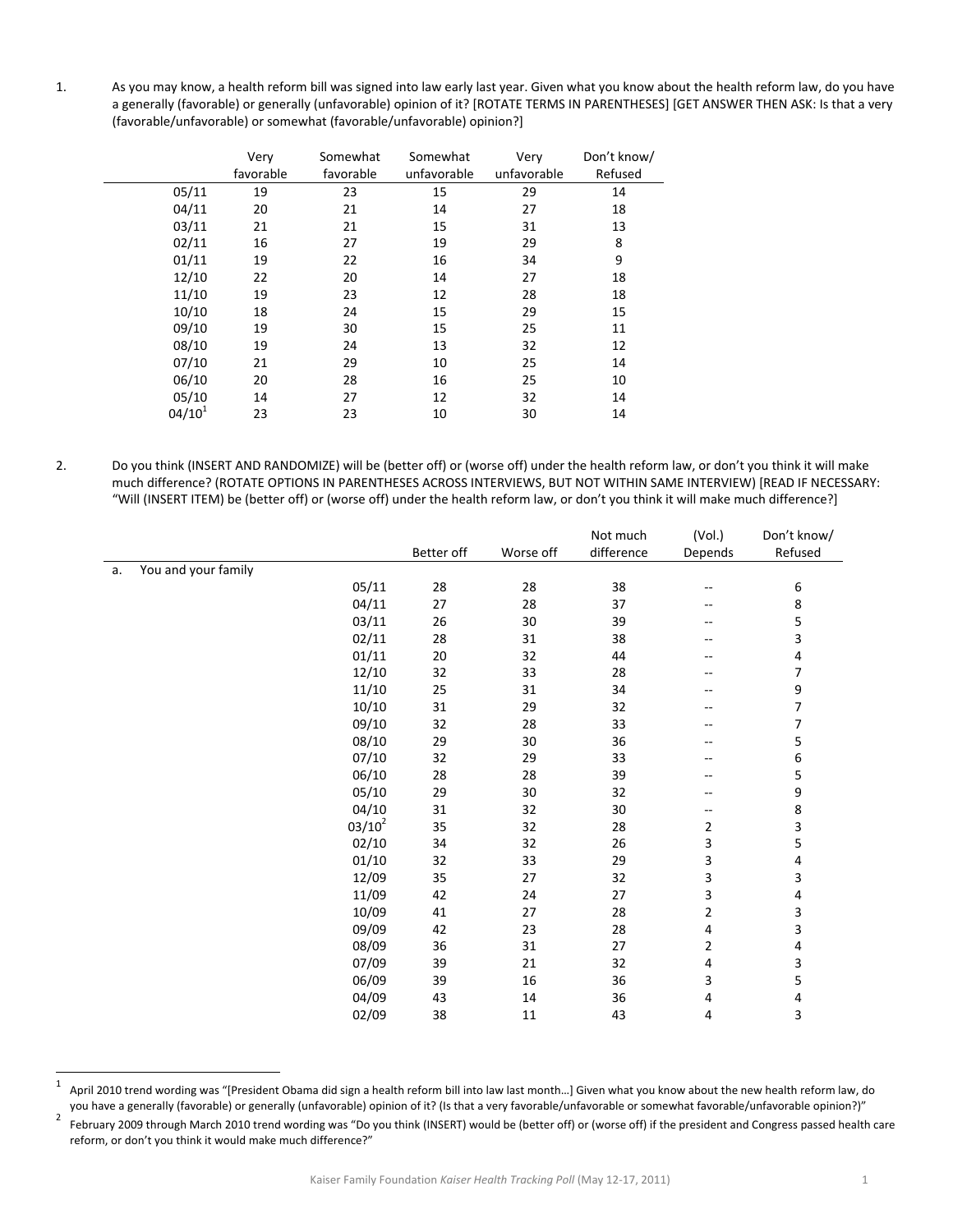# *Q2. continued*

|    |                                          |            |           | Not much   | (Vol.)      | Don't know/ |
|----|------------------------------------------|------------|-----------|------------|-------------|-------------|
|    |                                          | Better off | Worse off | difference | Depends     | Refused     |
| b. | The country as a whole                   |            |           |            |             |             |
|    | 05/11                                    | 37         | 38        | 19         | --          | 6           |
|    | 04/11                                    | 39         | 35        | 18         |             | 9           |
|    | 03/11                                    | 38         | 35        | 19         | $-$         | 7           |
|    | 02/11                                    | 37         | 39        | 19         | --          | 5           |
|    | 01/11                                    | 34         | 38        | 22         |             | 5           |
|    | 12/10                                    | 40         | 37        | 15         | --          | 8           |
|    | 11/10                                    | 38         | 36        | 16         | --          | 10          |
|    | 10/10                                    | 39         | 34        | 18         |             | 9           |
|    | 09/10                                    | 42         | 34        | 15         | $-$         | 9           |
|    | 08/10                                    | 39         | 37        | 18         | --          | 6           |
|    | 07/10                                    | 43         | 35        | 15         |             | 7           |
|    | 06/10                                    | 42         | 32        | 19         | --          | 6           |
|    | 05/10                                    | 43         | 35        | 13         | --          | 9           |
|    | 04/10                                    | 45         | 35        | 11         | --          | 9           |
|    | 03/10                                    | 45         | 34        | 14         | 3           | 4           |
|    | 02/10                                    | 45         | 34        | 12         | 4           | 5           |
|    | 01/10                                    | 42         | 37        | 12         | 3           | 5           |
|    | 12/09                                    | 45         | 31        | $17\,$     | 4           | 3           |
|    | 11/09                                    | 54         | 27        | 11         | 3           | 5           |
|    | 10/09                                    | 53         | 28        | 12         | $\mathbf 2$ | 4           |
|    | 09/09                                    | 53         | 26        | 14         | 4           | 4           |
|    | 08/09                                    | 45         | 34        | 14         | $\mathsf 3$ | 4           |
|    | 07/09                                    | 51         | 23        | 16         | 4           | 6           |
|    | 06/09                                    | 57         | 16        | 19         | 3           | 5           |
|    | 04/09                                    | 56         | 15        | 21         | 3           | 5           |
|    | 02/09                                    | 59         | 12        | 19         | 5           | 5           |
| c. | Seniors, that is those ages 65 and older |            |           |            |             |             |
|    | 05/11                                    | 35         | 36        | 22         |             | 8           |
|    | 02/11                                    | 31         | 42        | 22         | --          | 5           |
|    | 01/11                                    | 32         | 39        | 21         | --          | 8           |
|    | 09/10                                    | 38         | 35        | 18         |             | 9           |
|    | 07/10                                    | 36         | 36        | 18         | --          | 10          |
|    | 04/10                                    | 36         | 33        | $20\,$     | $-$         | 12          |
|    | 12/09                                    | 40         | 31        | 21         | 4           | 4           |
|    | 11/09                                    | 43         | 29        | 19         | 4           | 6           |
|    | 10/09                                    | 44         | 29        | 20         | 2           | 6           |
|    | 09/09                                    | 46         | 25        | 20         | 3           | 6           |
| d. | Middle class Americans                   |            |           |            |             |             |
|    | 05/11                                    | 31         | 38        | 25         |             | 5           |
|    | 02/11                                    | 32         | 40        | 24         |             | 5           |
|    | 01/11                                    | 27         | 42        | 27         |             | 4           |
|    | 09/10                                    | 38         | 38        | 18         | --          | 7           |
|    | 04/10                                    | 34         | 36        | 21         |             | 8           |
| e. | Lower income Americans                   |            |           |            |             |             |
|    | 05/11                                    | 52         | 29        | 14         |             | 5           |
|    | 02/11                                    | 51         | 29        | 18         |             | 3           |
|    | 01/11                                    | 48         | 27        | 21         |             | 4           |
|    | 09/10                                    | 60         | 21        | 14         |             | 5           |
|    | 04/10                                    | 64         | 19        | 9          |             | 8           |
| f. | The uninsured                            |            |           |            |             |             |
|    | 05/11                                    | 55         | 25        | 15         |             | 5           |
|    | 09/10                                    | 57         | 20        | 15         |             | 8           |
|    | 04/10                                    | 67         | 15        | 10         |             | 8           |
| g. | People currently covered by Medicaid     |            |           |            |             |             |
|    | 05/11                                    | 32         | 26        | 29         | --          | 13          |
| h. | Your state                               |            |           |            |             |             |
|    | 05/11                                    | 34         | 39        | 18         | --          | 8           |
|    |                                          |            |           |            |             |             |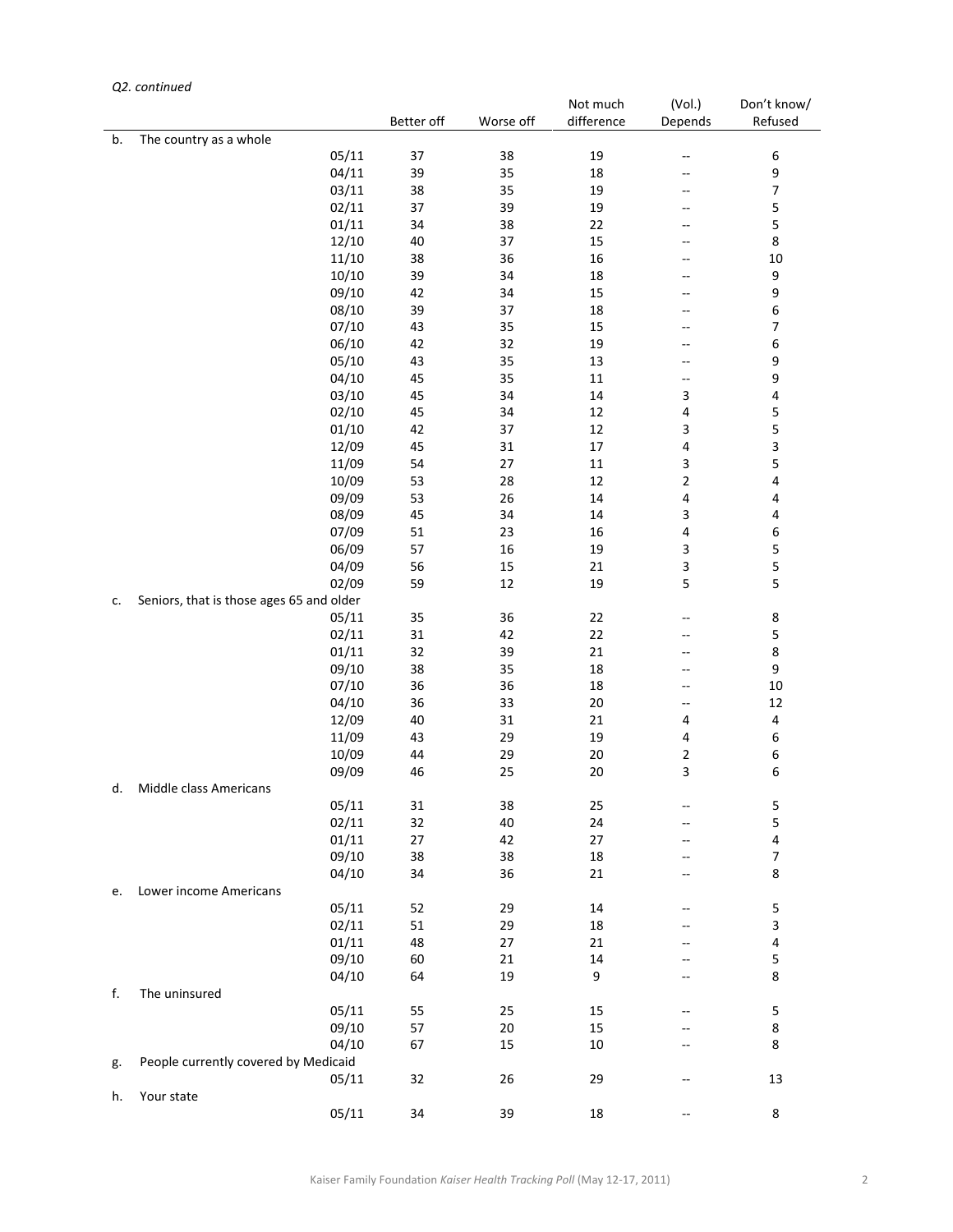3. What would you like to see Congress do when it comes to the health care law? (READ LIST. ROTATE 1‐4, 4‐1. ENTER ONE ONLY)

|                                                                                      | 05/11    | 04/11    | 03/11    | 02/11    | 01/11    |
|--------------------------------------------------------------------------------------|----------|----------|----------|----------|----------|
| They should expand the law                                                           | 30       | 33       | 30       | 30       | 28       |
| They should keep the law as is                                                       | 21       | 19       | 21       | 20       | 19       |
| They should repeal the law and replace it with a<br>Republican-sponsored alternative | 19       | 15       | 18       | 19       | 23       |
| They should repeal the law and not replace it<br>Don't know/Refused                  | 19<br>10 | 20<br>14 | 21<br>10 | 20<br>10 | 20<br>10 |
|                                                                                      |          |          |          |          |          |

4. Some lawmakers who oppose the health reform law say that if Congress isn't able to repeal the law, they should try to stop it from being put into place by cutting off funding to implement it. Whether or not you like the health reform law, would you say you approve or disapprove of cutting off funding as a way to stop some or all of health reform from being put into place?

|                                   | 05/11 | 04/11 | 03/11 | 02/11 | 01/11 |
|-----------------------------------|-------|-------|-------|-------|-------|
| Approve of cutting off funding    | 33    | 30    | 30    | 34    | 33    |
| Disapprove of cutting off funding | 63    | 64    | 64    |       |       |
| Don't know/Refused                |       |       |       |       |       |

#### ROTATE 5/5b WITH 6/6b

5. So far, would you say you and your family have personally benefited from the health reform law, or not?

|                        | 05/11 | 03/11 | 02/11 | 12/10 |
|------------------------|-------|-------|-------|-------|
| Yes, have benefited    | 14    | 13    | 14    |       |
| No, have not benefited | 82    | 84    | 84    | 81    |
| Don't know/Refused     |       |       |       |       |

#### 5b. In what ways would you say you have benefited from the health reform law? (OPEN‐END.)

*Based on those who have benefited from the health reform law*

|                                                                  | 05/11   | 03/11   | 02/11     | 12/10   |
|------------------------------------------------------------------|---------|---------|-----------|---------|
| Access to health care/expansion of health insurance/expansion of | 42      | 39      | 34        | 36      |
| benefits                                                         |         |         |           |         |
| Lower health care costs                                          | 16      | 24      | 20        | 19      |
| Extension of dependent coverage                                  | 15      | 14      | 21        | 14      |
| Health reform will help - general                                |         |         |           |         |
| Help for seniors/Medicare/Closing the doughnut hole              |         | 6       |           |         |
| Help dealing with pre-existing conditions                        |         |         | h         |         |
| My insurance is good/no changes                                  |         |         |           |         |
| Other insurance reforms                                          |         |         |           | 6       |
| Other                                                            | g       |         |           | 6       |
| Don't know/Refused                                               | 16      | 11      | 15        | 17      |
|                                                                  | (n=151) | (n=144) | $(n=155)$ | (n=157) |

*Percentages will add to more than 100 due to multiple responses.*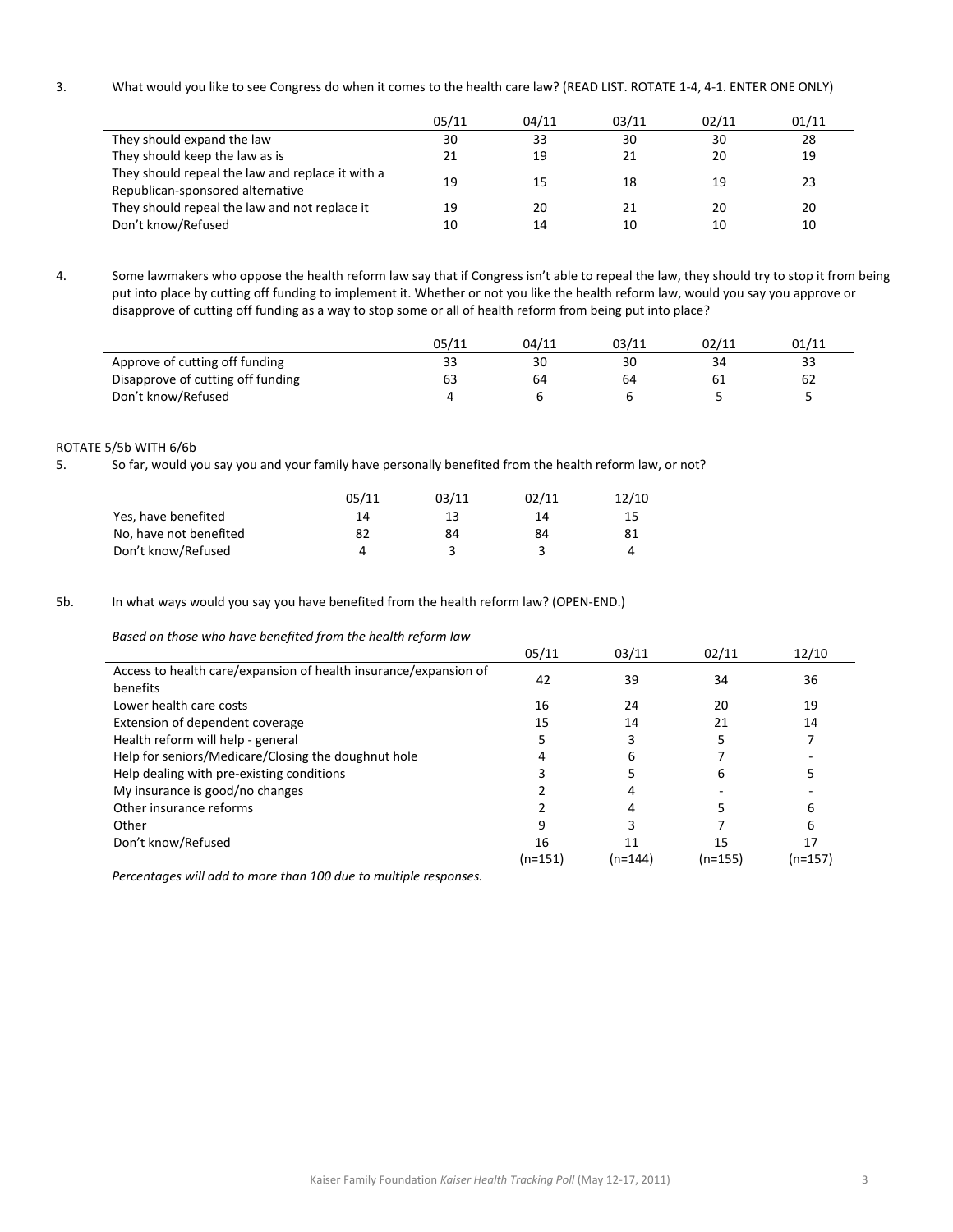6. So far, would you say you and your family have been negatively affected by the health reform law, or not?

|                             | 05/11 | 03/11 | 02/11 | 12/10 |
|-----------------------------|-------|-------|-------|-------|
| Yes, negatively affected    | 18    | 20    |       | 20    |
| No, not negatively affected | 78    |       |       | 76    |
| Don't know/Refused          |       |       |       |       |

6b. In what ways would you say you have been negatively affected by the health reform law? (OPEN‐END.)

*Based on those who have been negatively affected by health reform law*

|                                                           | 05/11     | 03/11     | 02/11     | 12/10   |
|-----------------------------------------------------------|-----------|-----------|-----------|---------|
| Cost (NET)                                                | 55        | 58        | 48        | 45      |
| The cost of my own health care has increased/can't afford | 40        | 46        | 32        | 29      |
| cost of insurance/higher costs                            |           |           |           |         |
| Cost concerns - taxes                                     | 9         |           |           |         |
| Cost concerns – general                                   |           | 12        | 10        | 11      |
| Cut to benefits/less options/choices (general)            | 19        | 14        | 16        | 15      |
| Don't have/Unable to get/Dropped by insurance             |           | 5         | 11        | 8       |
| Harm to Medicare/seniors                                  | h         |           |           | 3       |
| Angry at process/Congress/government involvement          |           |           |           |         |
| Bad for providers/Providers have quit                     |           |           |           |         |
| Declining quality of care                                 |           |           |           |         |
| Haven't seen any changes                                  |           | 4         |           |         |
| Bad for businesses/jobs                                   |           |           |           |         |
| Don't want to pay for freeloaders                         |           |           |           |         |
| Opposed to individual mandate                             |           |           |           |         |
| Other                                                     | 11        | 13        | 14        | 14      |
| Don't know/Refused                                        |           |           | 10        | 18      |
|                                                           | $(n=219)$ | $(n=240)$ | $(n=205)$ | (n=255) |
|                                                           |           |           |           |         |

*Percentages will add to more than 100 due to multiple responses.*

7. In order to reduce the federal budget deficit, Congress may decide to reduce federal spending in certain areas. For each area I name, please tell me if you would support major spending reductions, minor spending reductions or no reductions at all as a way to reduce the federal deficit. First, to reduce the deficit would you support major reductions, minor reductions, or no reductions to spending on (INSERT AND RANDOMIZE)? How about (INSERT AND RANDOMIZE)? (IF NECESSARY: To reduce the deficit, would you support major reductions, minor reductions, or no reductions to spending on (INSERT)) $3$ 

|    |                        |           | Major<br>reductions | Minor<br>reductions | No<br>reductions | Don't know/<br>Refused |
|----|------------------------|-----------|---------------------|---------------------|------------------|------------------------|
| a. | Medicare               |           |                     |                     |                  |                        |
|    |                        | 05/11     | 10                  | 29                  | 59               | $\overline{2}$         |
|    |                        | 04/11     | 10                  | 32                  | 57               | 2                      |
|    |                        | 01/11     | 8                   | 35                  | 56               | 1                      |
| b. | Medicaid               |           |                     |                     |                  |                        |
|    |                        | 05/11     | 13                  | 30                  | 53               | 3                      |
|    |                        | 04/11     | 12                  | 35                  | 50               | 3                      |
|    |                        | 01/11     | 13                  | 39                  | 47               | 1                      |
| c. | <b>Social Security</b> |           |                     |                     |                  |                        |
|    |                        | 05/11     | 10                  | 22                  | 66               | $\overline{2}$         |
|    |                        | 04/11     | 9                   | 27                  | 62               | 1                      |
|    |                        | 01/11     | 8                   | 27                  | 64               | 1                      |
| d. | Defense                |           |                     |                     |                  |                        |
|    |                        | 05/11     | 24                  | 33                  | 40               | 4                      |
|    |                        | 04/11     | 22                  | 40                  | 35               | 3                      |
|    |                        | $01/11^4$ | 21                  | 40                  | 38               | $\mathbf 1$            |

 <sup>3</sup> January and April 2011 trend question introduction wording was "If Congress decides to reduce the deficit by reducing federal spending, I'd like to know in which areas you would be willing to see spending reduced."<br> $4 + 2044$ 

January 2011 item wording was "National defense".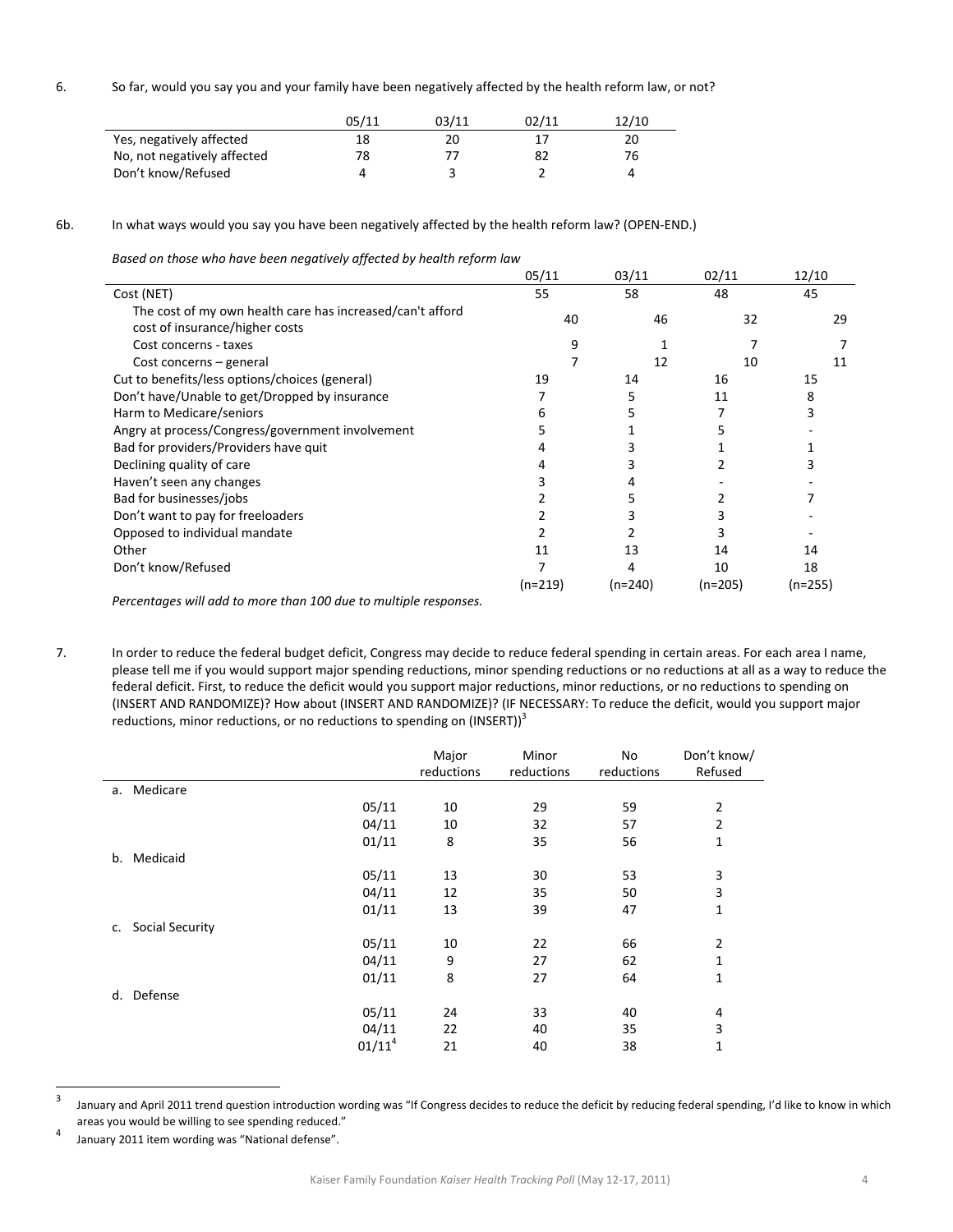(READ) To the best of your knowledge…

ROTATE QUESTIONS 8‐10

Ĭ.

8. Which of the following government programs is the primary source of health insurance for people over age 65 regardless of their income... Medicare, Medicaid, or some other program?

|                    | 05/11 | 05/05 |
|--------------------|-------|-------|
| Medicare           | 65    | 59    |
| Medicaid           | 21    | 21    |
| Some other program |       |       |
| Don't know/Refused | b     | 11    |

9. Which of the following government programs is the primary source of health insurance coverage for many low-income families regardless of their age... Medicare, Medicaid, or some other program?

|                    | 05/11 | 05/05 |
|--------------------|-------|-------|
| Medicare           | 20    | 20    |
| Medicaid           | 56    | 47    |
| Some other program | 17    | 20    |
| Don't know/Refused |       | 13    |

10. Which of the following government programs is the primary source of health insurance for low‐income people who need nursing home care or other long-term care services... Medicare, Medicaid or some other program?

|                    | 05/11 | $05/05^5$ |
|--------------------|-------|-----------|
| Medicare           | 33    | 32        |
| Medicaid           | 45    | 38        |
| Some other program | 13    | 14        |
| Don't know/Refused | q     | 17        |

(READ) And to the best of your knowledge…

11. Who currently pays for the MEDICAID program—the federal government, state governments, or both federal and state governments?

|                                   | 05/11 | $05/05^{b}$ |
|-----------------------------------|-------|-------------|
| Federal government                | 22    | 21          |
| State government                  | 14    | 10          |
| Both federal and state government | 58    | 53          |
| Don't know/Refused                | h     | 15          |

<sup>5</sup> May 2005 trend wording was "Which of the following government programs is the primary source of health insurance for low-income people who need nursing home care or home care over a long period of time...Medicare, Medicaid or some other program?"<br>
<sup>6</sup>

 May 2005 trend wording was "Who currently funds the Medicaid program—the federal government, state governments, or both federal and state governments?"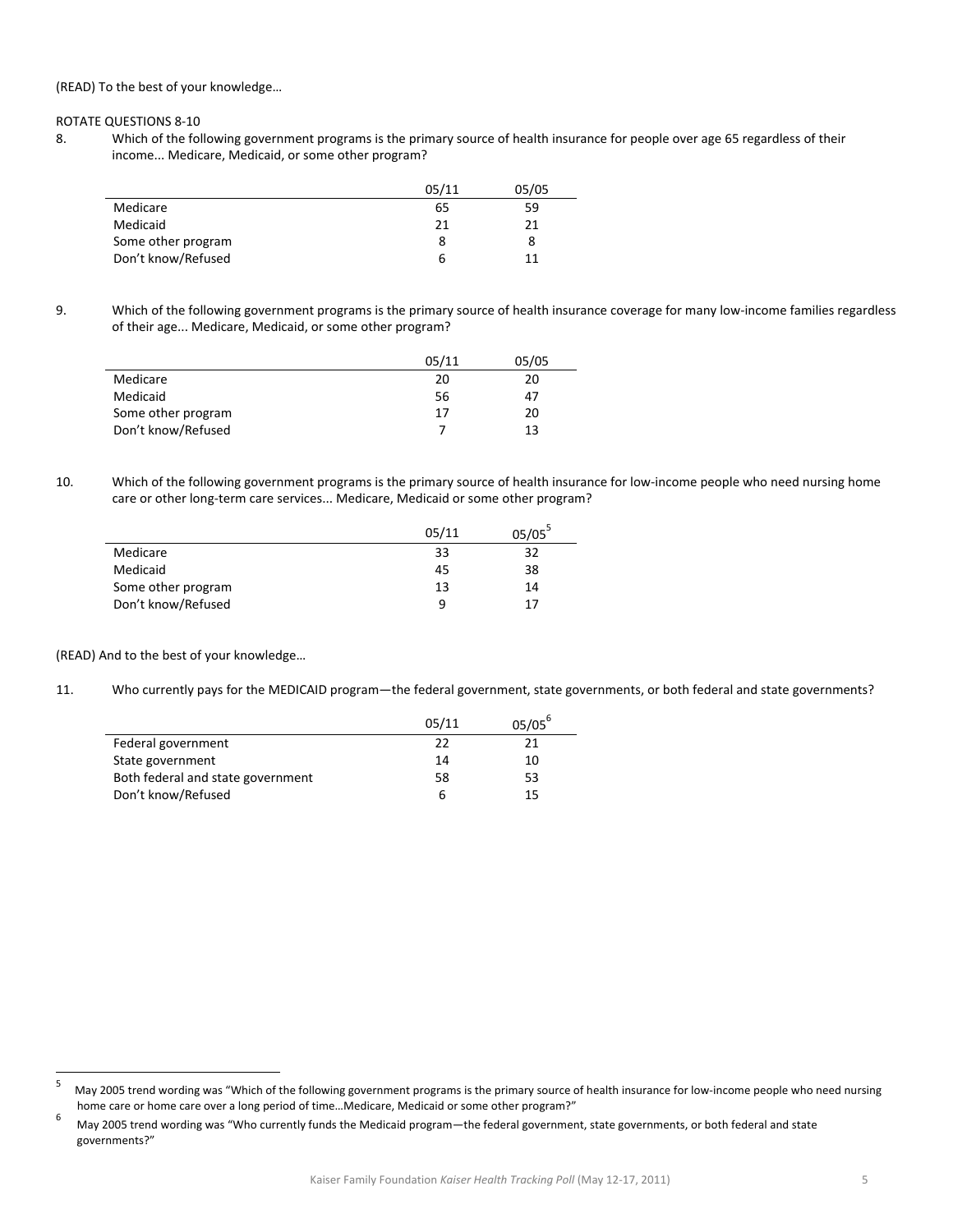12. As far as you know, who among the LOW‐INCOME population is eligible to qualify for the Medicaid program? Are LOW‐INCOME (INSERT AND RANDOMIZE) eligible, or not? And what about LOW‐INCOME (INSERT AND RANDOMIZE)? [IF NECESSARY: Are they eligible to qualify for Medicaid, or not?]

|                                                                          |     |    | (Vol.)     | Don't know/ |
|--------------------------------------------------------------------------|-----|----|------------|-------------|
|                                                                          | Yes | No | It Depends | Refused     |
| a. Children                                                              |     |    |            |             |
| 05/11                                                                    | 79  | 11 | 3          | 7           |
| 05/05                                                                    | 80  | 10 | --         | 10          |
| b. Parents                                                               |     |    |            |             |
| 05/11                                                                    | 67  | 19 | 5          | 9           |
| 05/05                                                                    | 73  | 18 | --         | 10          |
| c. Adults without children                                               |     |    |            |             |
| 05/11                                                                    | 51  | 34 | 4          | 11          |
| 05/05                                                                    | 55  | 30 | --         | 15          |
| d. Seniors on Medicare                                                   |     |    |            |             |
| 05/11                                                                    | 66  | 20 | 3          | 10          |
| $05/05^7$                                                                | 66  | 18 | --         | 16          |
| e. People with disabilities                                              |     |    |            |             |
| 05/11                                                                    | 84  | 7  | 3          | 5           |
| f. People who need nursing home care or other long-term care<br>services |     |    |            |             |
| 05/11                                                                    | 74  | 12 | 5          | 9           |

(READ) Next, I'd like to ask you some more questions about Medicaid, which is the government program that provides health insurance and long term care to certain low‐income adults and children…

13. How important for you and your family is the Medicaid program? Is it very important for you and your family, somewhat important, not too important, or not at all important?

|                      | 05/11 | $01/11^{8}$ |
|----------------------|-------|-------------|
| Very important       | 27    | 39          |
| Somewhat important   | 22    | 20          |
| Not too important    | 18    | 16          |
| Not at all important | 31    | 23          |
| Don't know/Refused   |       |             |

 <sup>7</sup> May 2005 trend question wording was "As far as you know, who is eligible to qualify for the Medicaid program?" and item was "Low income seniors on Medicare"<br>8 | **122211230** 

 January 2011 trend wording was "How important for you and your family is Medicaid, the government program that provides health insurance and long term care to certain low-income adults and children?" In the January survey, this question was preceded by questions about health reform (similar to those asked at the start of the current survey). However, the January survey did not include knowledge questions about Medicaid funding or eligibility like Q9‐12 in the current survey. It's possible that question order and context effects are at least partially responsible for the somewhat different results between the two surveys.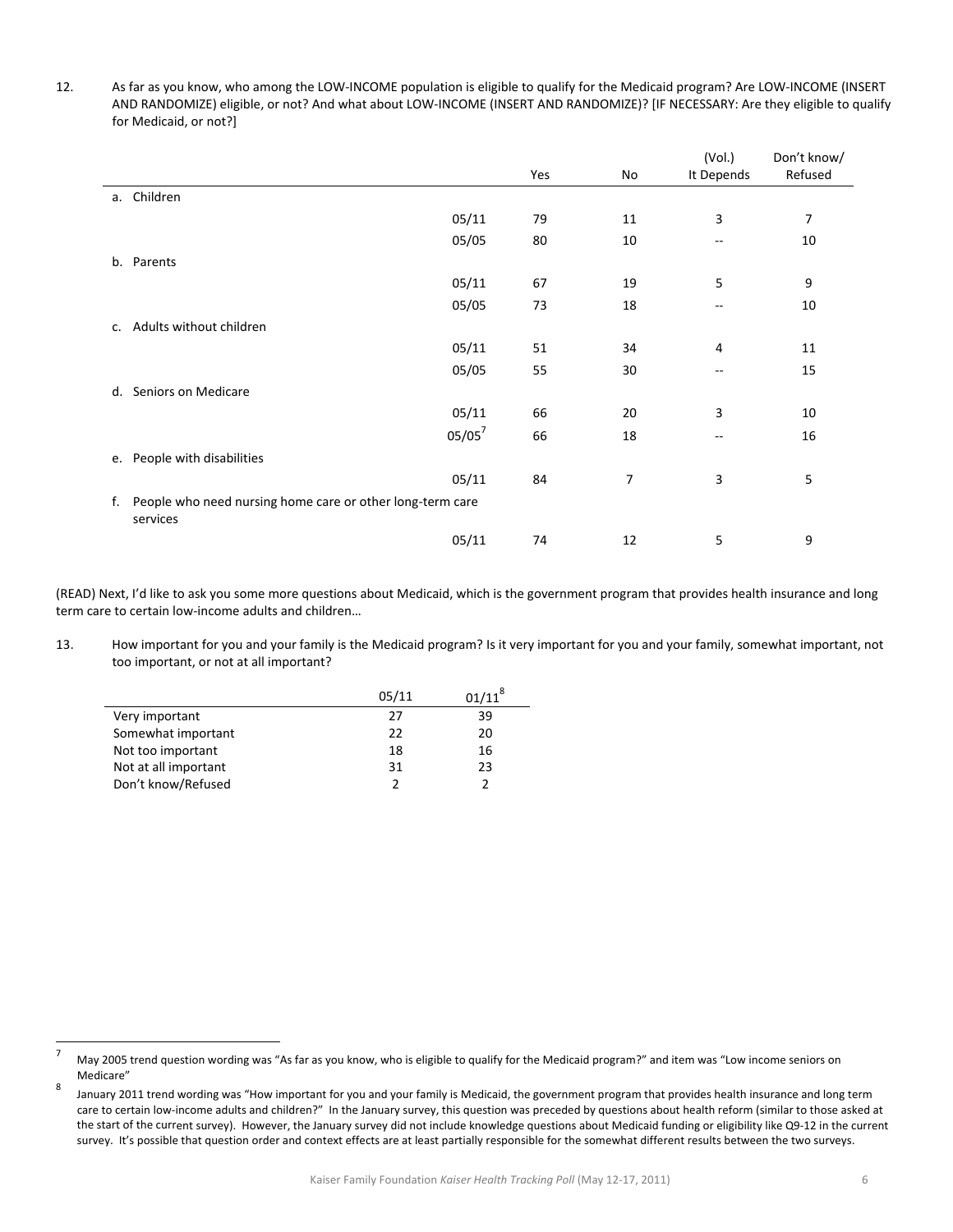14. Please tell me if each of the following is a major reason, a minor reason, or not a reason why you feel the Medicaid program is important for you and your family. First, (RANDOMIZE ITEMS). [READ FIRST TIME, THEN AS NECESSARY: Is this a major reason, a minor reason, or not a reason why Medicaid is important for you and your family?]

*Based on those who say Medicaid is 'very' or 'somewhat' important (n=544)*

|    |                                                                                                                                | Major<br>reason | Minor<br>reason | Not a<br>reason | Don't know/<br>Refused |
|----|--------------------------------------------------------------------------------------------------------------------------------|-----------------|-----------------|-----------------|------------------------|
|    | a. You or someone you know has received health coverage<br>through Medicaid                                                    |                 |                 |                 |                        |
|    | 05/11                                                                                                                          | 58              | 22              | 18              |                        |
| b. | You or someone you know has received nursing home or long-<br>term care services paid for by Medicaid                          |                 |                 |                 |                        |
|    | 05/11                                                                                                                          | 43              | 22              | 32              | 3                      |
| c. | You think that you or someone in your family may need to rely<br>on Medicaid benefits in the future                            |                 |                 |                 |                        |
|    | 05/11                                                                                                                          | 63              | 24              | 12              | 1                      |
| d. | You like knowing that the Medicaid program exists as a safety<br>net to protect low-income people who can't afford needed care |                 |                 |                 |                        |
|    | 05/11                                                                                                                          | 71              | 21              |                 |                        |

14e. Is there some other reason I didn't mention why you feel the Medicaid program is important for you and your family? (OPEN‐END)

*Based on those who say Medicaid is 'very' or 'somewhat' important (n=544)*

|                                                                  | 05/11          |
|------------------------------------------------------------------|----------------|
| It is the right thing to do/Good for our country                 | 3              |
| Financial reason                                                 | 2              |
| Important for children/seniors                                   | 1              |
| Good program but fraud/loopholes/lack of oversight               | 1              |
| I am/Family member is disabled                                   | 1              |
| Other                                                            | $\mathfrak{p}$ |
| No other reason                                                  | 92             |
| Don't know/Refused                                               | $\ast$         |
| Percentages will add to more than 100 due to multiple responses. |                |

15. If you were uninsured, needed health care, and qualified for Medicaid, would you enroll in the Medicaid program, or not?

|                    | 05/11 | $05/05^9$ |
|--------------------|-------|-----------|
| Yes                | 81    | 78        |
| No                 | 15    |           |
| Don't know/Refused |       | b         |

 <sup>9</sup> May 2005 trend wording was "If you needed health care and qualified would you enroll in the Medicaid program, or not?"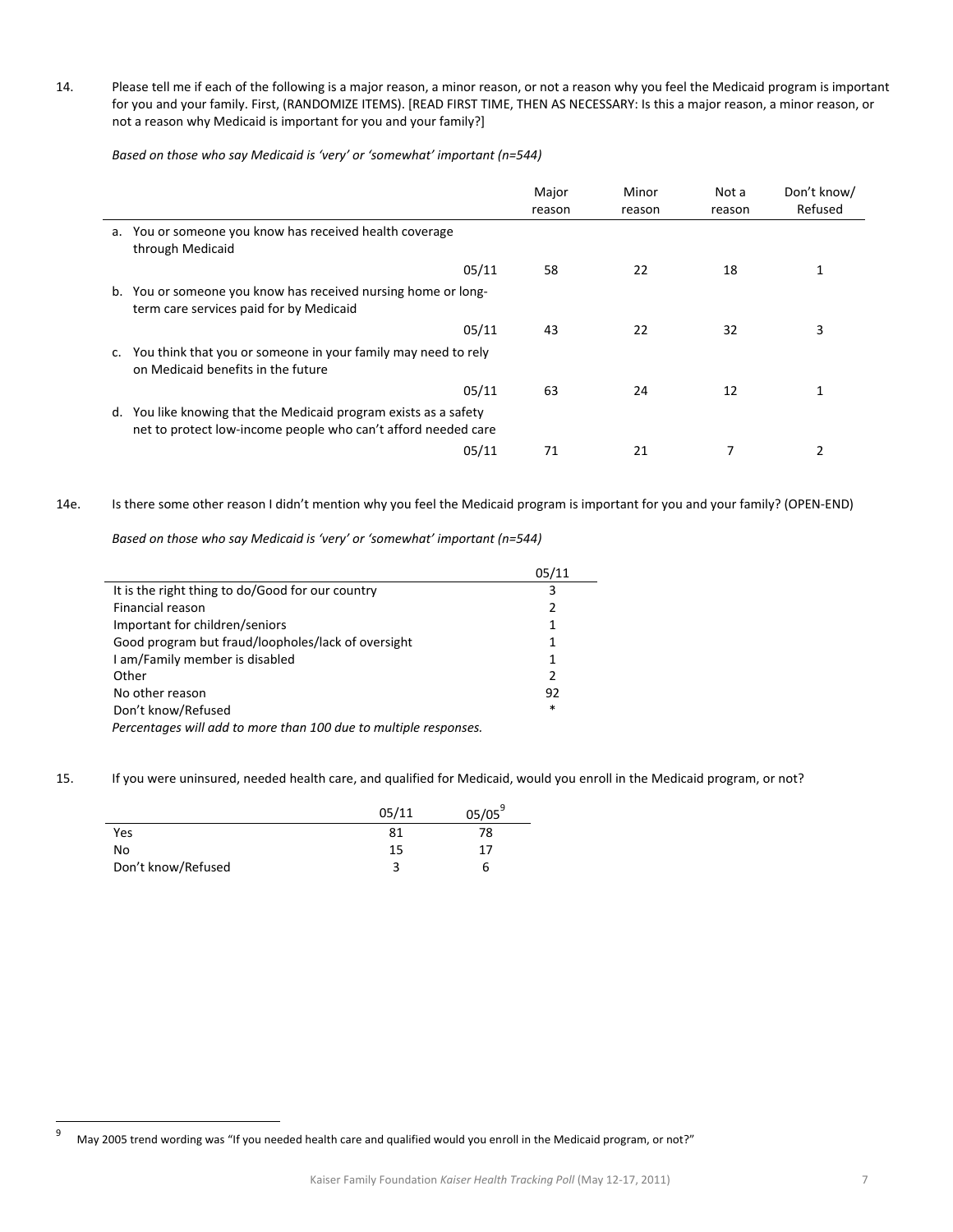16. Under the current Medicaid program, the federal government guarantees health care coverage and long term care for certain low‐ income people. The program is paid for by the federal and state governments. Each state administers its own Medicaid program with lots of state‐to‐state variation, but all states are required to provide coverage to anyone who meets minimum criteria set by the federal government. To reduce the budget deficit, some policymakers have suggested that the federal government reduce its Medicaid spending by giving each state a fixed amount of money and eliminating federal minimum standards for Medicaid. Which would you prefer (READ AND ROTATE OPTIONS)?

|                                                                                                                                                                   | 05/11 |
|-------------------------------------------------------------------------------------------------------------------------------------------------------------------|-------|
| OPTION A: Keep Medicaid as is, with the federal government guaranteeing coverage and setting minimum<br>standards for benefits and eligibility                    | 60    |
| OPTION B: Change Medicaid so that the federal government gives states a fixed amount of money and<br>each state decides who to cover and what services to pay for | 35    |
| Other (Vol.)                                                                                                                                                      |       |
| Don't know/Refused                                                                                                                                                |       |

17. Those who favor this change say it will help reduce the federal budget deficit and give states greater flexibility to tailor their Medicaid programs to match their residents' needs and their own state budgets. After hearing this argument, would you still prefer to keep Medicaid as it is today, or would you now prefer changing it so the federal government gives states a fixed amount of money?

*Based on those who want to keep Medicaid as is (n=704)*

|                                     | 05/11 |
|-------------------------------------|-------|
| Still prefer to keep Medicaid as is | 82    |
| Now prefer changing it              | 14    |
| Don't know/Refused                  | 4     |

Summary of Q16 and Q17 based on total

|                                     | 05/11 |
|-------------------------------------|-------|
| Still prefer to keep Medicaid as is | 49    |
| Prefer changing it                  | 44    |
| Originally                          | 35    |
| Once heard argument                 | q     |
| Other (Vol.)                        | 1     |
| Don't know/Refused                  | 5     |
|                                     |       |

18. Opponents of this change say it will increase the number of uninsured, increase financial pressure on states and health care providers, and cause more low-income people to go without health care and long-term care services, particularly during tough economic times. After hearing this argument, would you still prefer to change Medicaid so the federal government gives states a fixed amount of money, or would you now prefer to keep Medicaid as it is today?

*Based on those who want to change Medicaid to block grant (n=434)*

|                                   | 05/11 |
|-----------------------------------|-------|
| Still prefer to change Medicaid   | 70    |
| Now prefer to keep Medicaid as is | 26    |
| Don't know/Refused                | 3     |

#### Summary of Q16 and Q18 based on total

|                                 | 05/11 |    |
|---------------------------------|-------|----|
| Still prefer to change Medicaid | 25    |    |
| Prefer to keep it as is         | 69    |    |
| Originally                      |       | 60 |
| Once heard argument             |       | q  |
| Other (Vol.)                    |       |    |
| Don't know/Refused              | 4     |    |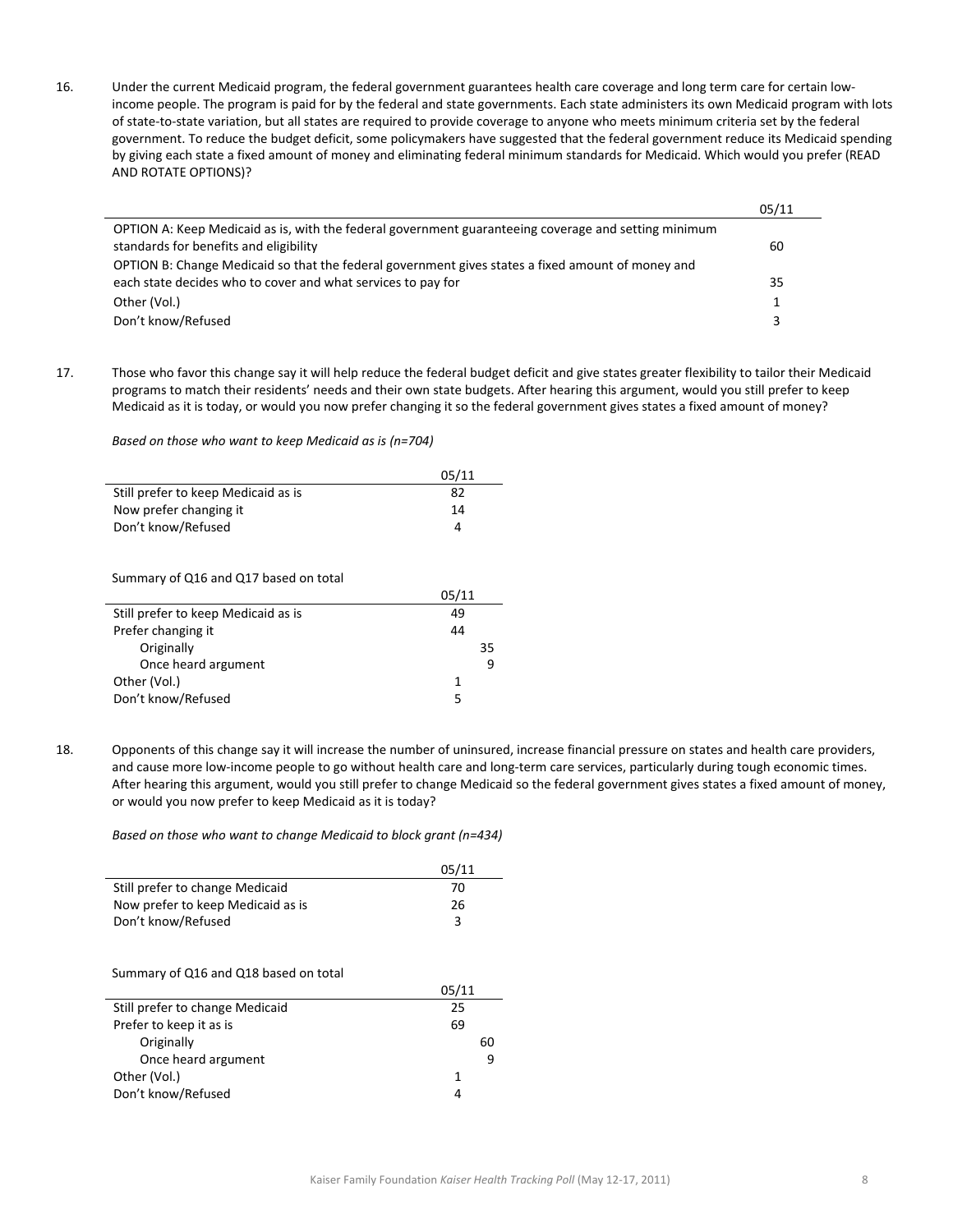Finally, I have just a few questions we will use to describe the people who took part in our survey…

D2. In general, would you say your health is excellent, very good, good, only fair, or poor?

| Excellent          | 19 |
|--------------------|----|
| Very good          | 34 |
| Good               | 30 |
| Only fair          | 11 |
| Poor               | 5. |
| Don't know/Refused |    |

## D5. What is your age? (RECORD EXACT AGE AS TWO-DIGIT CODE.)

D6. Could you please tell me if you are between the ages of (READ LIST)…

| 18-29              | 20 |
|--------------------|----|
| 30-49              | 38 |
| 50-64              | 24 |
| 65 and older       | 17 |
| Don't know/Refused | 1  |
|                    |    |

D4. Are you, yourself, now covered by any form of health insurance or health plan or do you not have health insurance at this time? (READ IF NECESSARY: A health plan would include any private insurance plan through your employer or a plan that you purchased yourself, as well as a government program like Medicare or [Medicaid/Medi‐CAL])?

| Covered by health insurance     | 82 |
|---------------------------------|----|
| Not covered by health insurance | 17 |
| Don't know/Refused              |    |

D4a. Which of the following is your MAIN source of health insurance coverage? Is it a plan through your or your spouse's employer, a plan you purchased yourself, are you covered by Medicare or (Medicaid/Medi‐CAL), some other government program, or do you get your health insurance from somewhere else?

*Based on those who are insured (n=1,039)*

| Plan through your/your spouse's employer | 57 |
|------------------------------------------|----|
| Plan you purchased yourself              | q  |
| Medicare                                 | 18 |
| Medicaid/Medi-CAL                        |    |
| Some other government program            | 4  |
| Somewhere else (SPECIFY)                 |    |
| Don't know/Refused                       |    |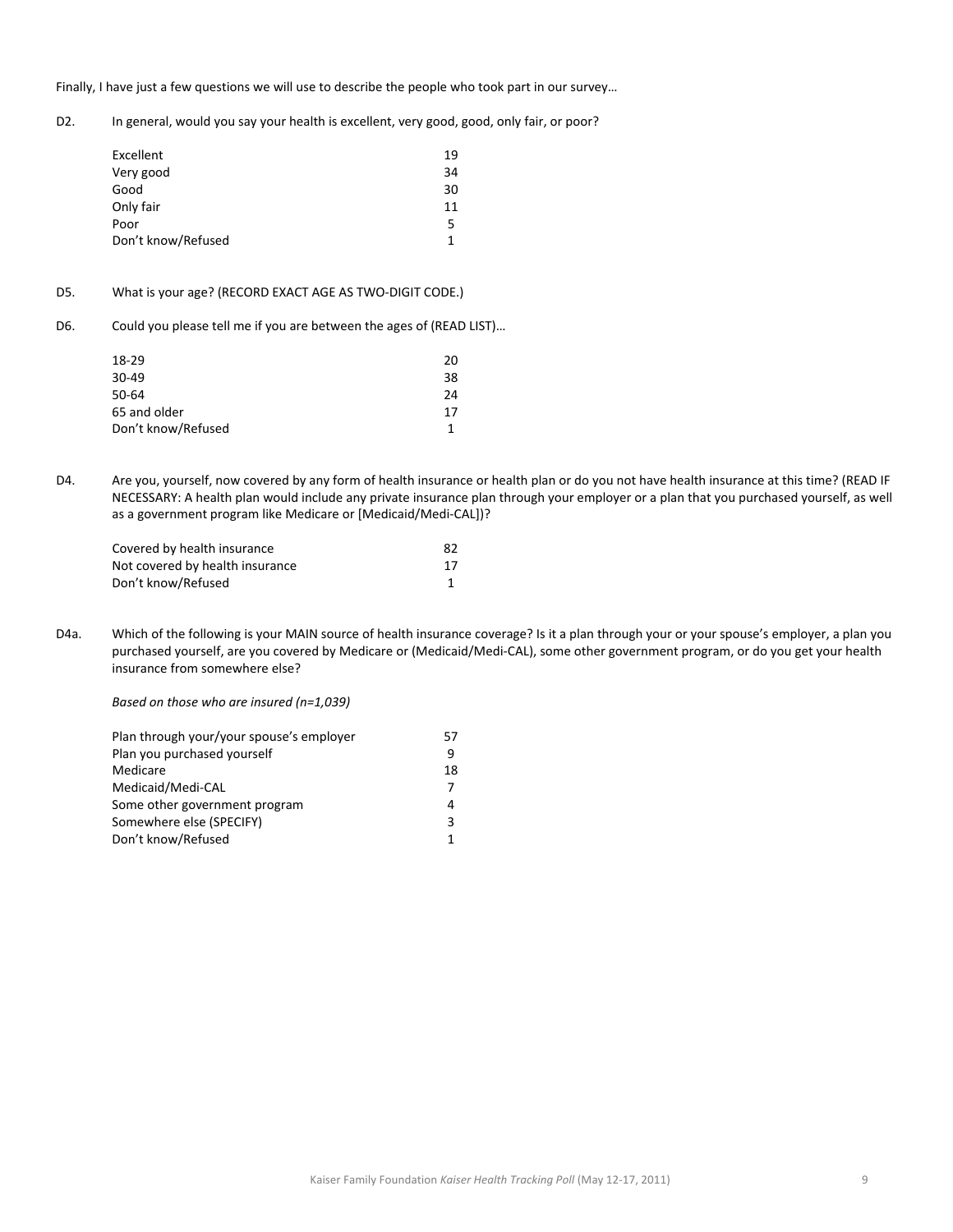|                                                                                                                               |     |     | Don't know/ |
|-------------------------------------------------------------------------------------------------------------------------------|-----|-----|-------------|
|                                                                                                                               | Yes | No. | Refused     |
| a. Received health insurance through the Medicaid program [which may<br>also be known in your state as (STATE-SPECIFIC NAME)] |     |     |             |
| 05/11                                                                                                                         | 19  | 79  |             |
| $05/05^{10}$                                                                                                                  | 16  | 83  |             |
| b. Been a resident in a nursing home                                                                                          |     |     |             |
| 05/11                                                                                                                         |     | 97  |             |
| 05/05                                                                                                                         |     | 99  | *           |
| Item c based on those ages 65 and older or covered by Medicare (n=323)                                                        |     |     |             |
| Gotten help from Medicaid to pay your Medicare premiums                                                                       |     |     |             |
| 05/11                                                                                                                         | 12  | 85  |             |

20. [IF HAVE BEEN A NURSING HOME RESIDENT] Was any of this paid for by the Medicaid program, or not?

*Based* on those who have been a nursing home resident (n=25)<sup>11</sup>

| Summary of Q19b and Q20 based on total    |        |       |   |
|-------------------------------------------|--------|-------|---|
|                                           | 05/11  | 05/05 |   |
| Been a resident in a nursing home         |        |       |   |
| Paid for by the Medicaid program          |        |       |   |
| Not paid for by the Medicaid program      |        |       | * |
| Don't know/Refused                        | $\ast$ |       |   |
| Has not been a resident in a nursing home |        | 99    |   |
| Don't know/Refused                        |        | *     |   |

21. To the best of your knowledge, have any of your friends or family members, including a child or a parent, ever (INSERT AND RANDOMIZE ITEMS), or not? $12$ 

|                                                                      |     |    | Don't know/ |
|----------------------------------------------------------------------|-----|----|-------------|
|                                                                      | Yes | No | Refused     |
| a. Received health insurance through the Medicaid program [which may |     |    |             |
| also be known in your state as (STATE-SPECIFIC NAME)]                |     |    |             |
| 05/11                                                                | 40  | 55 | 5           |
| $05/05^{13}$                                                         | 44  | 51 | 5           |
| b. Been a resident in a nursing home                                 |     |    |             |
| 05/11                                                                | 33  | 66 |             |
| 05/05                                                                | 49  | 50 | $\ast$      |
| Gotten help from Medicaid to pay Medicare premiums                   |     |    |             |
| 05/11                                                                | 20  | 70 | 10          |
|                                                                      |     |    |             |

<sup>&</sup>lt;sup>10</sup> May 2005 trend wording for item was "Received health insurance through the Medicaid program"<br><sup>11</sup> Results ast shown due to insufficient cample size

<sup>&</sup>lt;sup>11</sup> Results not shown due to insufficient sample size.

<sup>&</sup>lt;sup>12</sup> May 2005 trend wording was "To the best of your knowledge, have any of your family members or friends ever (INSERT ITEM), or not?"<br><sup>13</sup> May 2005 trend was line for item was "Deasived besith iterates the useb the Madi

May 2005 trend wording for item was "Received health insurance through the Medicaid program"; Result for May 2005 item based on those who have never received health insurance through Medicaid themselves (n=1029)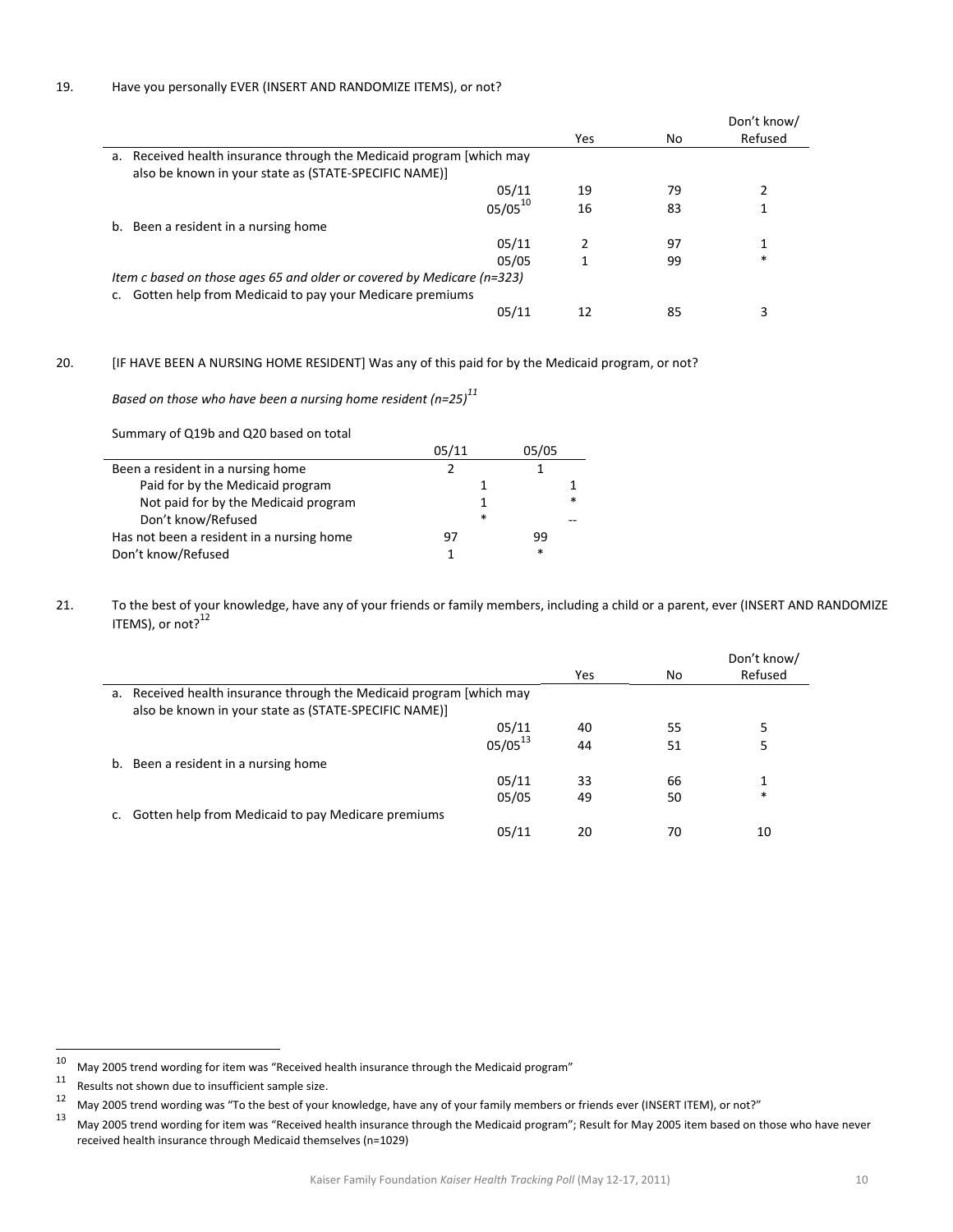## 22. [IF FRIEND OR FAMILY HAS RECEIVED HEALTH INSURANCE THROUGH MEDICAID] Was that a friend or family member?

# 22a. [IF FAMILY MEMBER HAS RECEIVED HEALTH INSURANCE THROUGH MEDICAID] Was that a parent, a child, or some other family member?

Summary of Q21a, Q22, and Q22a based on total

|                                                              | 05/11 |
|--------------------------------------------------------------|-------|
| Friend or family has received insurance through Medicaid     | 40    |
| Friend                                                       | 11    |
| Family member                                                | 29    |
| Parent                                                       | q     |
| Child                                                        | 9     |
| Other family member                                          | 10    |
| Friend or family has not received insurance through Medicaid | 55    |
| Don't know/Refused                                           | 5     |

#### 23. [IF FRIEND/FAMILY HAS BEEN A NURSING HOME RESIDENT] Was any of this paid for by the Medicaid program, or not?

*Based on those whose friend or family has been a nursing home resident*

|                    | 05/11     | 05/05     |
|--------------------|-----------|-----------|
| Yes                | 43        | 42        |
| No                 | 41        | 34        |
| Don't know/Refused | 17        | 24        |
|                    | $(n=442)$ | $(n=618)$ |

- 24. [IF FRIEND/FAMILY HAS BEEN A NURSING HOME RESIDENT AND PAID FOR BY MEDICAID] Was that a friend or family member?
- 24a. [IF FAMILY MEMBER HAS BEEN A NURSING HOME RESIDENT AND PAID FOR BY MEDICAID] Was that a parent, a child, or some other family member?

Summary of Q21b, Q23, Q24, and Q24a based on total

|                                                                   | 05/11 |        |
|-------------------------------------------------------------------|-------|--------|
| Friend or family been a resident in a nursing home                | 33    |        |
| Nursing home was paid for by Medicaid                             | 14    |        |
| Friend                                                            | 2     |        |
| Family member                                                     | 12    |        |
| Parent                                                            |       | 5      |
| Child                                                             |       | $\ast$ |
| Other family member                                               |       |        |
| Nursing home was not paid for by Medicaid                         | 13    |        |
| Don't know if nursing home was paid for by Medicaid               | 6     |        |
| Friend or family member has not been a resident in a nursing home | 66    |        |
| Don't know/Refused                                                | 1     |        |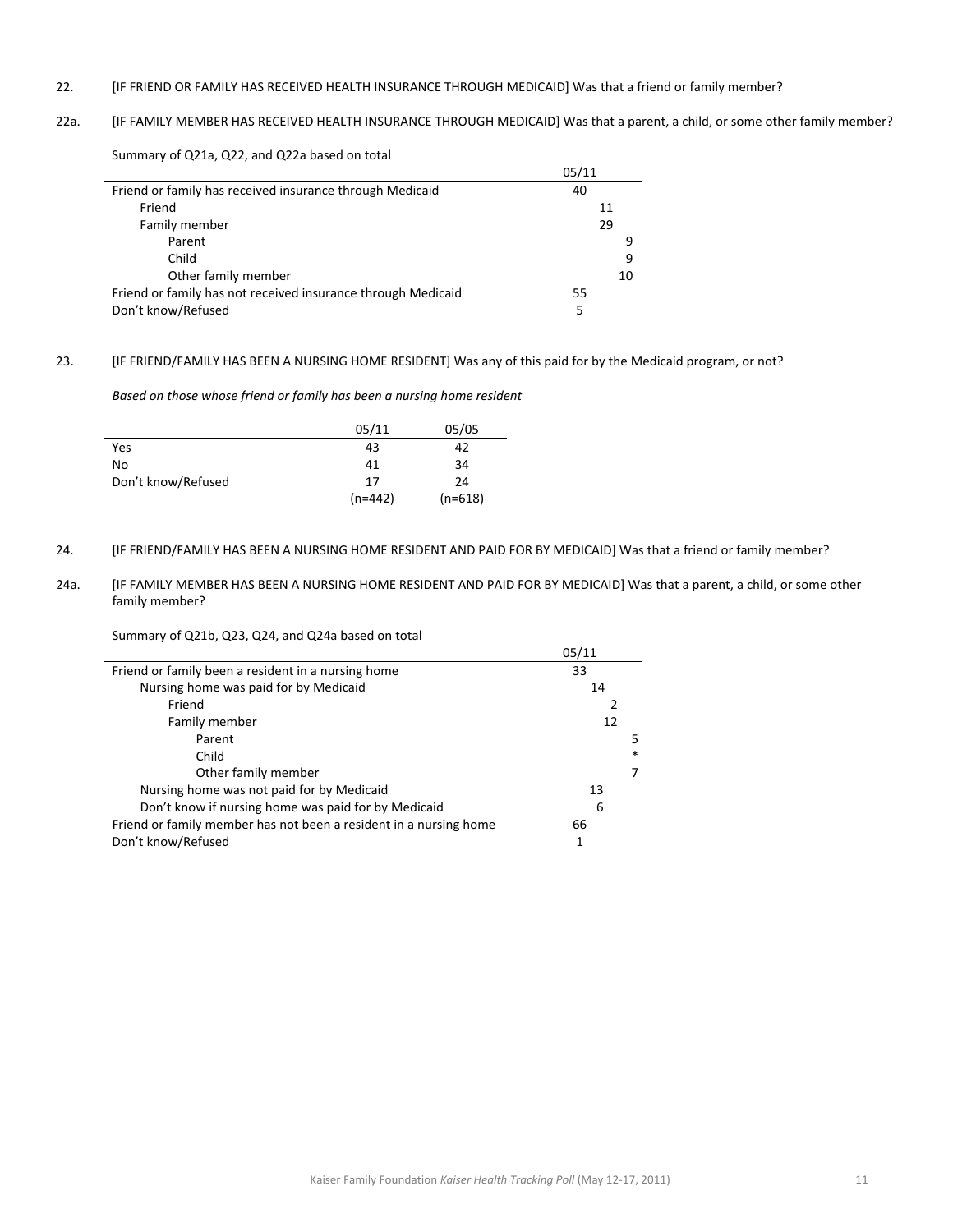- 25. [IF FRIEND/FAMILY HAS GOTTEN HELP PAYING MEDICARE PREMIUMS FROM MEDICAID] Was that a friend or family member?
- 25a. [IF FAMILY MEMBER HAS GOTTEN HELP PAYING MEDICARE PREMIUMS FROM MEDICAID] Was that a parent, a child, or some other family member?

Summary of Q21c, Q25, and Q25a based on total

|                                                           | 05/11 |   |
|-----------------------------------------------------------|-------|---|
| Friend or family has gotten help paying Medicare premiums | 20    |   |
| from Medicaid                                             |       |   |
| Friend                                                    | 6     |   |
| Family member                                             | 14    |   |
| Parent                                                    |       | 5 |
| Child                                                     |       | 3 |
| Other family member                                       |       | 6 |
| Friend or family has not gotten help paying Medicare      | 70    |   |
| premiums from Medicaid                                    |       |   |
| Don't know/Refused                                        | 10    |   |

Summary of Q19a, Q19c, Q20, Q21a, Q21c, and Q23 based on total

|                                       | 05/11 |
|---------------------------------------|-------|
| Any personal experience with Medicaid | 51    |
| Self                                  | 20    |
| Friend or family member               | 31    |
| No personal experience with Medicaid  | 49    |

26a. Overall, would you say your experiences with Medicaid have been very positive, somewhat positive, somewhat negative, or very negative?

*Based on those who have had experience with Medicaid (n=200)*

|                    | 05/11 |
|--------------------|-------|
| Very positive      | 45    |
| Somewhat positive  | 41    |
| Somewhat negative  | 12    |
| Very negative      |       |
| Don't know/Refused |       |

26b. Overall, would you say your family or friend's experiences with Medicaid have been very positive, somewhat positive, somewhat negative, or very negative?

*Based on those whose family members or friends have had experience with Medicaid (n=400)*

|                    | 05/11         |
|--------------------|---------------|
| Very positive      | 26            |
| Somewhat positive  | 51            |
| Somewhat negative  | 12            |
| Very negative      | $\mathcal{P}$ |
| Don't know/Refused | q             |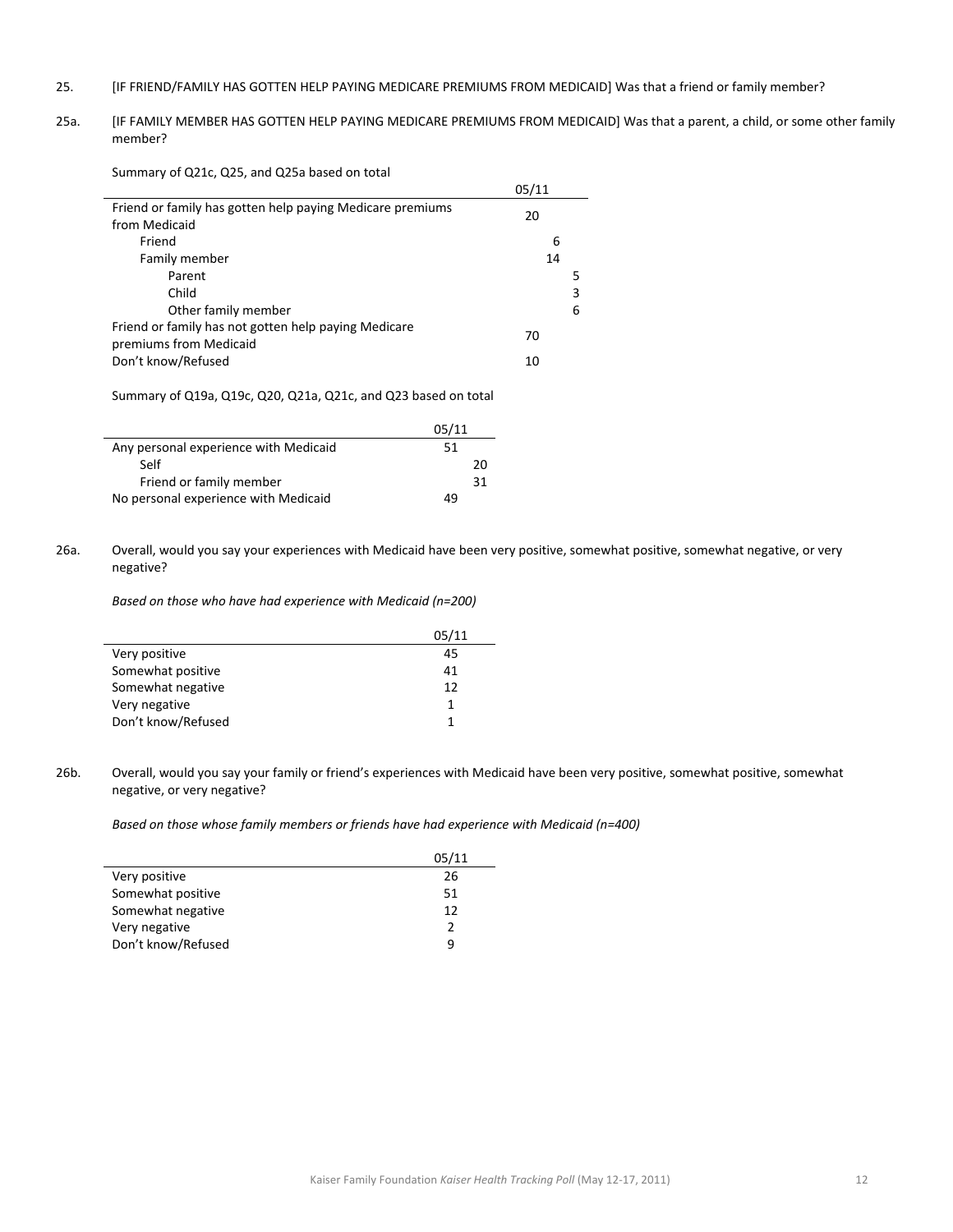## 27a. Have you ever had problems getting Medicaid to cover or pay for health care services, or not?

*Based on those who have had experience with Medicaid (n=200)*

|                    | 05/11 |
|--------------------|-------|
| Yes                | 26    |
| No                 | 71    |
| Don't know/Refused | ς     |

27b. To the best of your knowledge, has your family member or friend ever had problems getting Medicaid to cover or pay for health care services, or not?

*Based on those whose family members or friends have had experience with Medicaid (n=400)*

|                    | 05/11 |
|--------------------|-------|
| Yes                | 25    |
| No                 | 60    |
| Don't know/Refused | 16    |

28a. Have you ever had problems finding a doctor or other health care provider willing to accept Medicaid patients, or not?

*Based on those who have had experience with Medicaid (n=200)*

|                    | 05/11 |
|--------------------|-------|
| Yes                | 32    |
| No                 | 66    |
| Don't know/Refused |       |

28b. To the best of your knowledge, has your family member or friend ever had problems finding a doctor or other health care provider willing to accept Medicaid patients, or not?

*Based on those whose family members or friends have had experience with Medicaid (n=400)*

|                    | 05/11 |
|--------------------|-------|
| Yes                | 27    |
| No                 | 63    |
| Don't know/Refused | 11    |

#### 29a. Have you ever had problems when trying to enroll in the Medicaid program, or not?

*Based on those who have had experience with Medicaid (n=200)*

|                    | 05/11 |
|--------------------|-------|
| Yes                | 21    |
| No                 | 77    |
| Don't know/Refused |       |

29b. To the best of your knowledge, has your family member or friend ever had problems when trying to enroll in the Medicaid program, or not?

*Based on those whose family members or friends have had experience with Medicaid (n=400)*

|                    | 05/11 |
|--------------------|-------|
| Yes                | 22    |
| No                 | 65    |
| Don't know/Refused | 14    |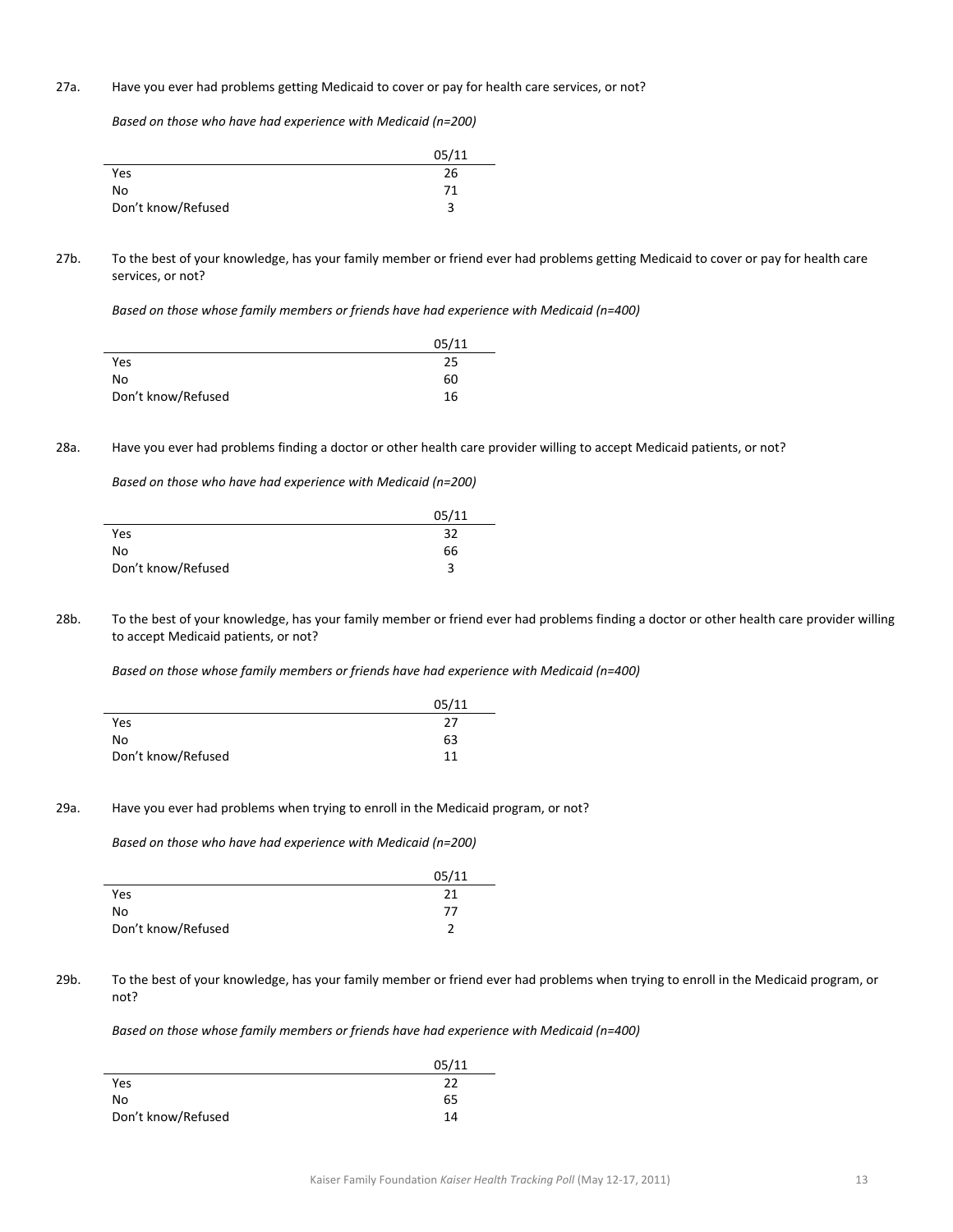30. Overall, would you say your experiences with your current health insurance plan have been very positive, somewhat positive, somewhat negative, or very negative?

*Based on those covered by private insurance (n=680)*

|                    | 05/11         |
|--------------------|---------------|
| Very positive      | 44            |
| Somewhat positive  | 45            |
| Somewhat negative  | 8             |
| Very negative      | $\mathcal{P}$ |
| Don't know/Refused | $\mathcal{P}$ |

31. Have you ever had problems getting your current health insurance plan to cover or pay for health care services, or not?

*Based on those covered by private insurance (n=680)*

|                    | 05/11 |
|--------------------|-------|
| Yes                | 22    |
| No                 | 77    |
| Don't know/Refused |       |

#### *No question 32*

33. Have you ever had problems finding a doctor or other health care provider willing to accept your current health insurance plan, or not?

*Based on those covered by private insurance (n=680)*

|                    | 05/11 |
|--------------------|-------|
| Yes                | 13    |
| No                 | 86    |
| Don't know/Refused |       |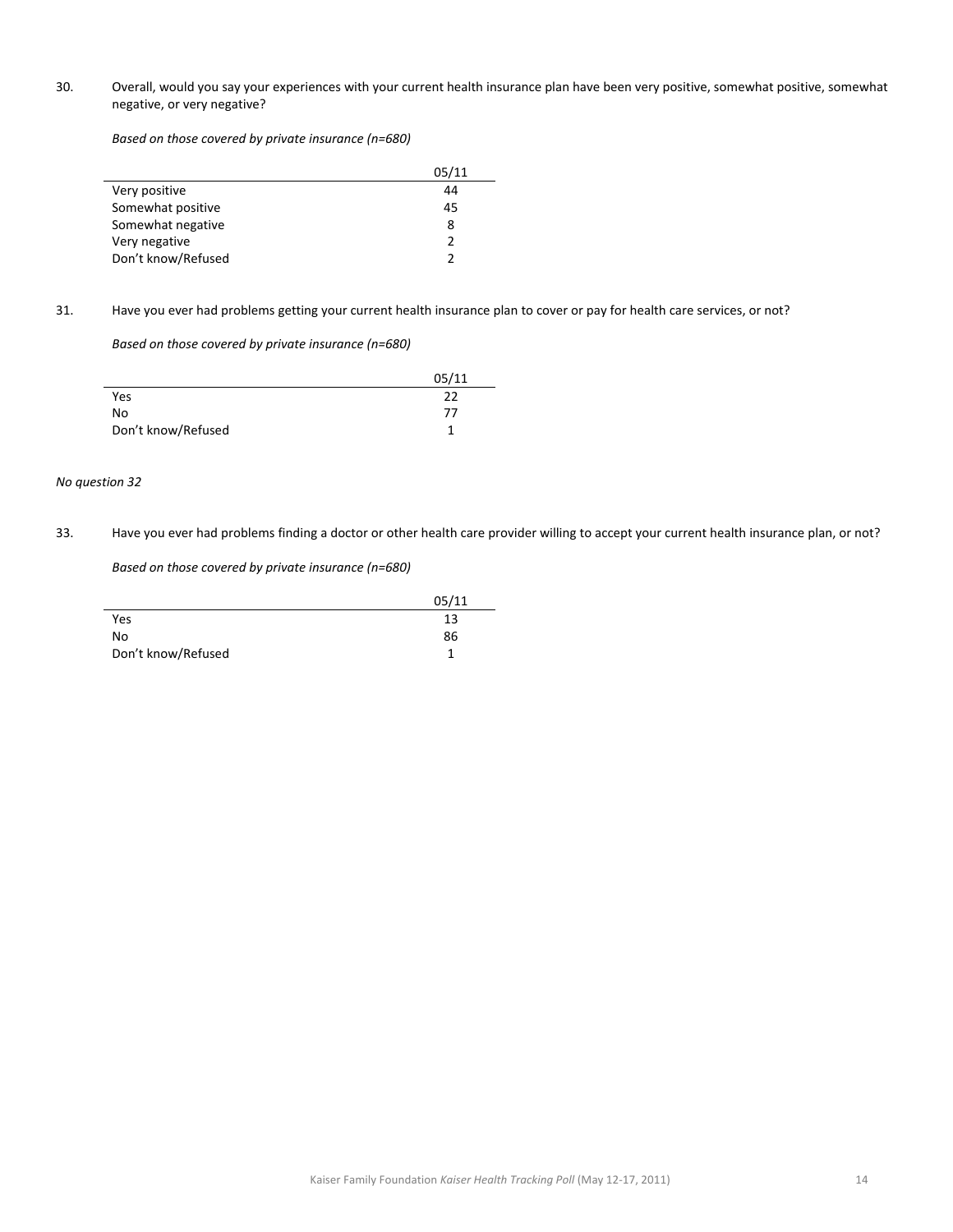# **DEMOGRAPHICS**

| Respondent's sex (recorded by interviewer) |  |
|--------------------------------------------|--|
|                                            |  |

| Male   | 49 |
|--------|----|
| Female | 51 |

D3. What best describes your employment situation today? (READ IN ORDER)

| Employed full-time                          | 49 |
|---------------------------------------------|----|
| Employed part-time                          | 9  |
| Unemployed and currently seeking employment | 5  |
| Unemployed and not seeking employment       | 2  |
| A student                                   | 6  |
| Retired                                     | 16 |
| On disability and can't work                | 6  |
| Or, a homemaker or stay at home parent?     | 5  |
| Don't know/Refused                          |    |
|                                             |    |

D8. [IF FORM A] In politics today, do you consider yourself a [ROTATE: Republican, Democrat/Democrat, Republican], an Independent, or what? [IF FORM B] In politics today, do you consider yourself a [ROTATE: Republican, Democrat/Democrat, Republican], or Independent?

| Republican                             | 25 |
|----------------------------------------|----|
| Democrat                               | 34 |
| Independent                            | 32 |
| Or what (Other and None included here) | 6. |
| Don't know/Refused                     |    |
|                                        |    |

D8a. Do you LEAN more towards the [ROTATE: Republican Party or the Democratic Party/Democratic Party or the Republican Party]?

#### D8/D8a. Combo Table based on total

| Republican/Lean Republican  | 37 |
|-----------------------------|----|
| Democrat/Lean Democratic    | 45 |
| Other/Don't lean/Don't know | 18 |
|                             |    |
| Five-Point Party ID         |    |
|                             |    |
| Democrat                    | 34 |

| -----------                 | - - |
|-----------------------------|-----|
| Independent Lean Democratic | 12  |
| Independent/Don't lean      | 18  |
| Independent Lean Republican | 12  |
| Republican                  | 25  |
| Undesignated                |     |
|                             |     |

## D8b. Do you consider yourself to be a supporter of the Tea Party movement, or not?

| Yes, supporter of Tea Party movement      | 23 |
|-------------------------------------------|----|
| No, not a supporter of Tea Party movement | 68 |
| Don't know/Refused                        |    |

D9. Some people are registered to vote and others are not. Are you currently registered to vote at your present address?

| Yes                | 81 |
|--------------------|----|
| No                 | 17 |
| Don't know/Refused |    |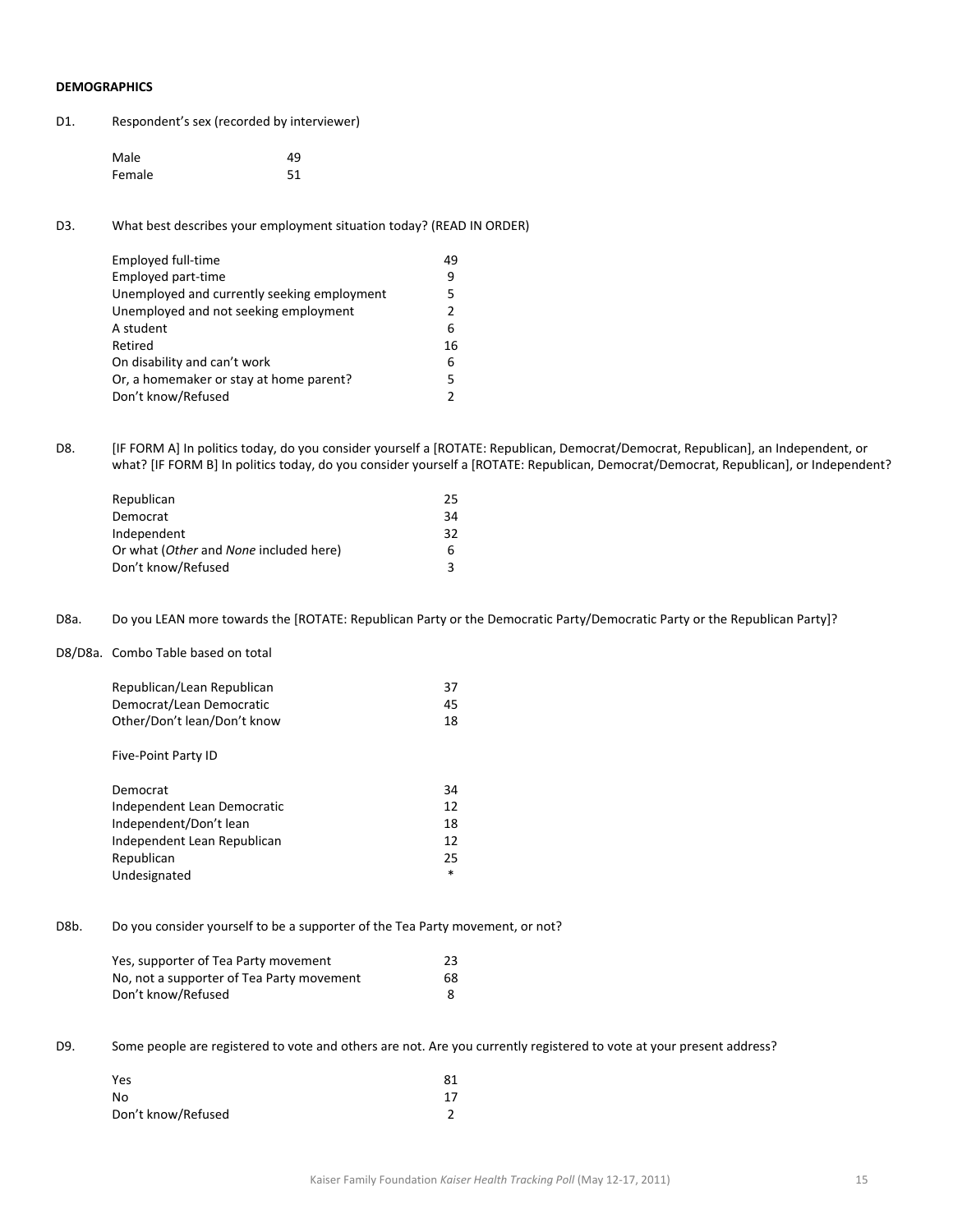D10. How often would you say you vote...always, nearly always, part of the time, or seldom?

*Based on registered voters (n=1,029)*

| 54     |
|--------|
| 31     |
| q      |
| 5      |
|        |
| $\ast$ |
| $\ast$ |
|        |

## Summary of D9 and D10 based on total

| Yes, registered to vote |    |        |
|-------------------------|----|--------|
| Always vote             |    | 43     |
| Nearly always vote      |    | 25     |
| Vote part of the time   |    |        |
| Seldom vote             |    | 4      |
| Never vote (Vol.)       |    | 1      |
| Other (Vol.)            |    | $\ast$ |
| Don't know how often    |    | $\ast$ |
| No, not registered      | 17 |        |
| Don't know/Refused      | 2  |        |

D11. What is the LAST grade or class that you COMPLETED in school? (DO NOT READ)

| None, or grade 1-8                                              | $\mathcal{P}$ |
|-----------------------------------------------------------------|---------------|
| High school incomplete (grades 9-11)                            | 10            |
| High school graduate (grade 12 or GED certificate)              | 31            |
| Technical, trade or vocational school AFTER high school         | 4             |
| Some college, no four-year degree (includes associate degree)   | 23            |
| College graduate (B.S., B.A., or other four-year degree)        | 16            |
| Post-graduate or professional schooling after college           | 12            |
| (e.g., toward a Master's degree or Ph.D; law or medical school) |               |
| Don't know/Refused                                              | $\mathcal{P}$ |

- D12. Are you, yourself, of Hispanic or Latino background, such as Mexican, Puerto Rican, Cuban, or some other Spanish background?
- D13. What is your race? Are you white, black, Asian or some other race? (IF RESPONDENT SAYS HISPANIC ASK: Do you consider yourself a white Hispanic or a black Hispanic?

| White, non-Hispanic                     | 68 |
|-----------------------------------------|----|
| Total non-White                         | 30 |
| Black or African-American, non-Hispanic | 11 |
| Hispanic                                | 13 |
| Asian, non-Hispanic                     | 3  |
| Other/Mixed race, non-Hispanic          | 2  |
| Undesignated                            | າ  |
|                                         |    |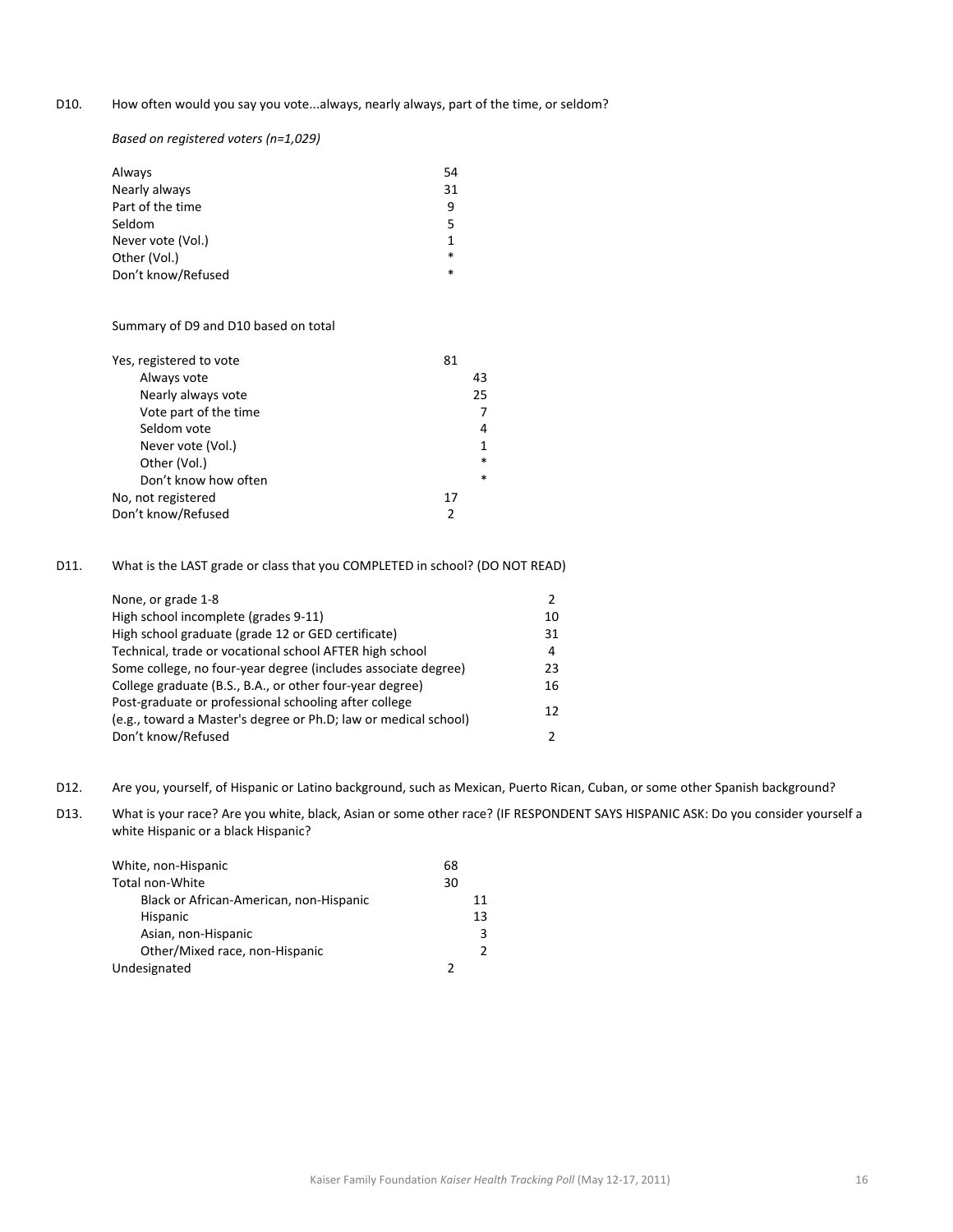D14. Last year – that is, in 2010 – what was your total family income from all sources, before taxes? Just stop me when I get to the right category. (READ)

| Less than \$20,000              | 15 |
|---------------------------------|----|
| \$20,000 to less than \$30,000  | 13 |
| \$30,000 to less than \$40,000  | 12 |
| \$40,000 to less than \$50,000  | 11 |
| \$50,000 to less than \$75,000  | 12 |
| \$75,000 to less than \$90,000  | 8  |
| \$90,000 to less than \$100,000 | 4  |
| \$100,000 or more               | 12 |
| Don't know/Refused              | 14 |
|                                 |    |

END OF INTERVIEW: That's all the questions I have. Thanks for your time.

#### **TREND INFORMATION:**

- 04/11: Kaiser Family Foundation *Kaiser Health Tracking Poll* (April 7‐12, 2011)
- 03/11: Kaiser Family Foundation *Kaiser Health Tracking Poll* (March 8‐13, 2011)
- 02/11: Kaiser Family Foundation *Kaiser Health Tracking Poll* (February 8‐13, 2011)
- 01/11: Kaiser Family Foundation/Harvard School of Public Health *The Public's Health Care Agenda for the 112th Congress* (January 4‐14, 2011)
- 12/10: Kaiser Family Foundation *Kaiser Health Tracking Poll* (December 1‐6, 2010)
- 11/10: Kaiser Family Foundation *Kaiser Health Tracking Poll* (November 3‐6, 2010)
- 10/10: Kaiser Family Foundation *Kaiser Health Tracking Poll* (October 5‐10, 2010)
- 09/10: Kaiser Family Foundation *Kaiser Health Tracking Poll* (September 14‐19, 2010)
- 08/10: Kaiser Family Foundation *Kaiser Health Tracking Poll* (August 16‐22, 2010)
- 07/10: Kaiser Family Foundation *Kaiser Health Tracking Poll* (July 8‐13, 2010)
- 06/10: Kaiser Family Foundation *Kaiser Health Tracking Poll* (June 17‐22, 2010)
- 05/10: Kaiser Family Foundation *Kaiser Health Tracking Poll* (May 11‐16, 2010)
- 04/10: Kaiser Family Foundation *Kaiser Health Tracking Poll* (April 9‐14, 2010)
- 03/10: Kaiser Family Foundation *Kaiser Health Tracking Poll* (March 10‐15, 2010)
- 02/10: Kaiser Family Foundation *Kaiser Health Tracking Poll* (February 11‐15, 2010)
- 01/10: Kaiser Family Foundation *Kaiser Health Tracking Poll* (January 7‐12, 2010)
- 12/09: Kaiser Family Foundation *Kaiser Health Tracking Poll* (December 7‐13, 2009)
- 11/09: Kaiser Family Foundation *Kaiser Health Tracking Poll* (November 5‐12, 2009)
- 10/09: Kaiser Family Foundation *Kaiser Health Tracking Poll* (October 8‐15, 2009)
- 09/09: Kaiser Family Foundation *Kaiser Health Tracking Poll* (September 11‐18, 2009)
- 08/09: Kaiser Family Foundation *Kaiser Health Tracking Poll* (August 4‐11, 2009)
- 07/09: Kaiser Family Foundation *Kaiser Health Tracking Poll* (July 7‐14, 2009)
- 06/09: Kaiser Family Foundation *Kaiser Health Tracking Poll* (June 1‐8, 2009)
- 04/09: Kaiser Family Foundation *Kaiser Health Tracking Poll* (April 2‐8, 2009)
- 02/09: Kaiser Family Foundation *Kaiser Health Tracking Poll* (February 3‐12, 2009)
- 05/05: Kaiser Family Foundation *National Survey of the Public's Views about Medicaid* (April 1‐May 1, 2005)